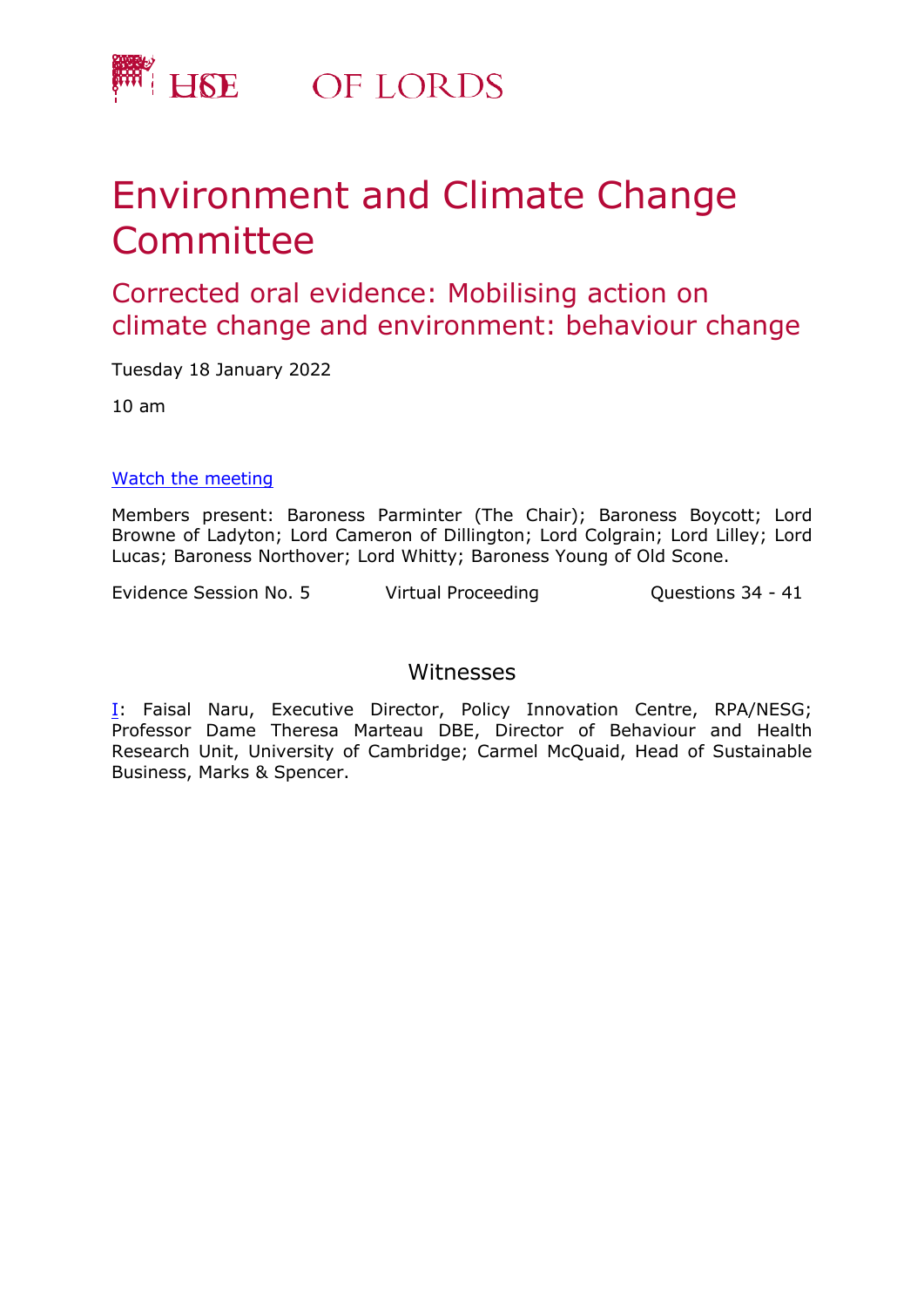### <span id="page-1-0"></span>Examination of witnesses

Faisal Naru, Professor Dame Theresa Marteau and Carmel McQuaid.

Q34 **The Chair:** Good morning and welcome to the fourth evidence session of the House of Lords Environment and Climate Change Committee inquiry looking at mobilising behaviour change for climate and environmental goals. Today we are pleased to have before us three witnesses: Faisal Naru, executive director of the Policy Innovation Centre at NESG; Professor Dame Theresa Martin, director of behaviour and health research at the University of Cambridge; and Carmel McQuaid, head of sustainability at Marks & Spencer plc. Welcome and thank you all for agreeing to come before us today. We look forward very much to hearing what you have to say to us.

Can I remind people of a few housekeeping points? A transcript will be taken and made public, but all three witnesses will have the chance to comment on that before it is published. The session is webcast live and is subsequently made available on parliamentlive.ty and the Parliament website. Can I remind colleagues that if they have any relevant interests they should declare them before asking their first question? Thank you for that.

I will open proceedings by asking the first question. What are the most successful, and indeed the most unsuccessful, behaviour change initiatives from the public, private or third sector that you have come across or been involved with? Specifically, what factors have made them successful or unsuccessful?

*Faisal Naru:* Thank you very much for the invitation to join this committee and this very important process. I will give you just a couple of examples of successful behaviour change initiatives, some of which are quite famous and others less so.

A couple of successful ones applied default settings. The first was in New Zealand back in 2007. They increased their pension take-up by 50% by simply switching from people having to opt into a state pension, which was KiwiSaver, into having auto-enrolment from which people would have to choose to opt out instead.

The European Commission also had an interesting piece of legislation, which was one of the first pieces of legislation that used behaviour change. It decided to ban the automatic add-ons to online sales, such as having your travel insurance automatically ticked so that you end up purchasing that when buying your travel tickets. Instead, people had to make an active choice to purchase it.

They have been some big ones. There are some smaller ones that have not necessarily had huge attention. In Copenhagen Airport, they got a 49% decrease in non-compliant behaviour from smokers smoking outside the doors of the airport simply by designating a space away from them, saying to people, "You can smoke here", instead of, "You can't smoke here". It is a small psychological difference for people, but people are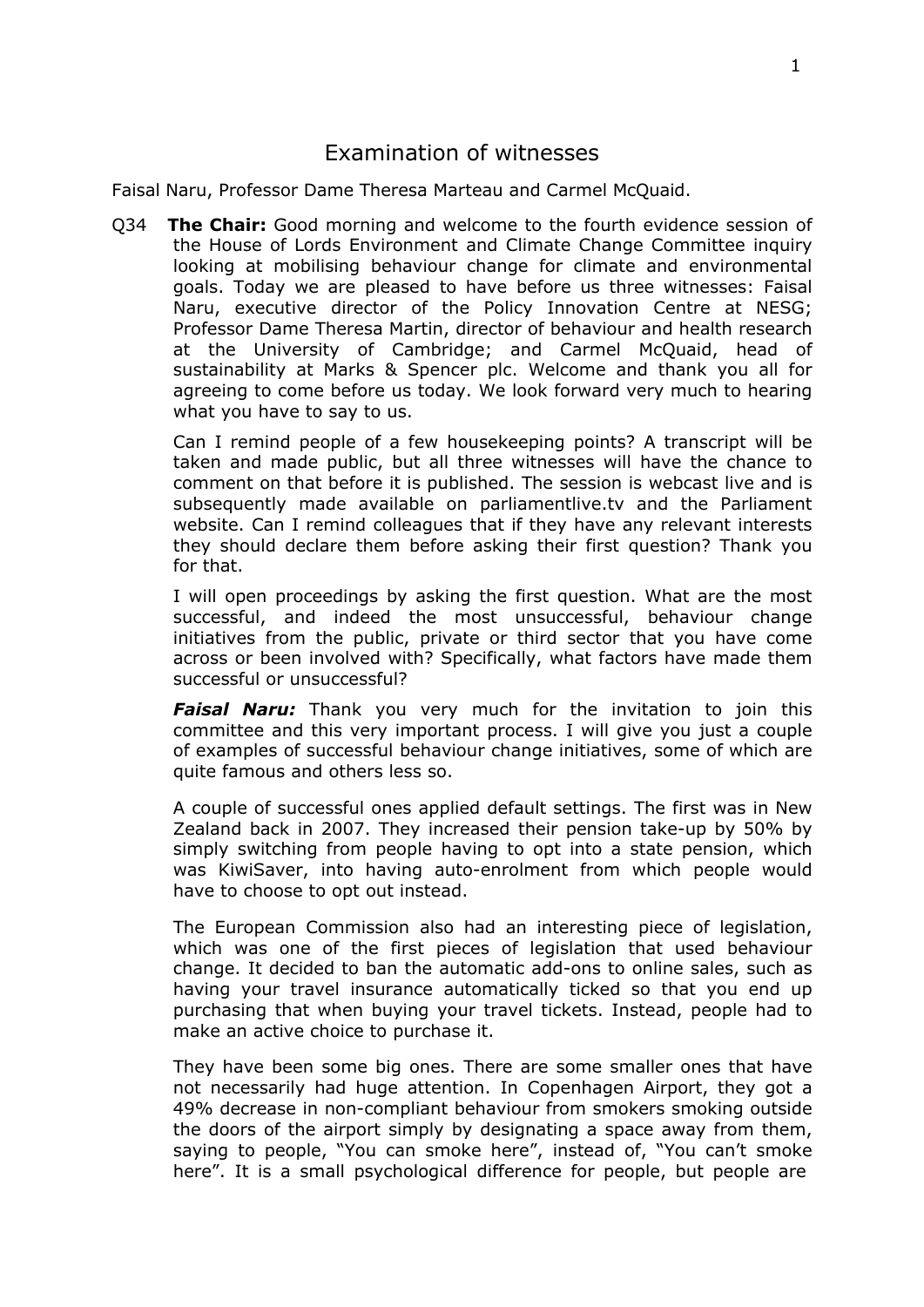much more likely in that scenario to listen to somebody saying, "You can do this", as opposed to saying that they cannot do something else.

The final successful one that I will mention is from Qatar where, during the month of Ramadan, they decided to set up screening stations at the State Grand Mosque in order to diagnose diabetes. Of course, you have to fast before you take that test. When they did the testing there, they managed to capture 26.6% of the people who were pre-diabetic, so they could start to work on them before they were diagnosed with diabetes.

These are some examples of very successful behavioural interventions. The first factor is that they made things easy for people, through the opting in, the opting out or the location of the testing centre. Secondly, they really tried to understand people and human behaviour rather than assuming, for instance in the Copenhagen example.

Probably the biggest not-so-successful example that I will share with you, which we will probably speak about a bit more, was the five fruits and vegetables a day message in the United States, which came into effect in the 1980s. How well that particular policy was implemented was evaluated afterwards, and it showed that the understanding of the need to have more fruits and vegetables went up but consumption did not. Maybe one of the reasons—we will get on to this later—is that in some of these instances we talk about applying behavioural scientific techniques, and in others, for instance the five a day, people thought it was a good idea and there was an information campaign, but none of the typical techniques were used.

**The Chair:** Thank you. That is a really good introduction for us.

*Professor Dame Theresa Marteau:* I want to take three of the largest initiatives that we have had for changing health-related behaviour in the UK—smoking, obesity and physical inactivity—and look at the varying degrees of success across each of those programmes and the important lessons that we can learn from those.

Starting with smoking and tobacco control policies, this has been described both as a success story and more recently as "an abject failure of public health policy". Going back to 1962, 75% of men and 50% of women smoked in the UK. There has been a dramatic decline, so the figures are now around 15% of men and 12% of women. That has been achieved through a raft of policies including taxation, banning advertising, banning smoking in public places and stop-smoking services.

A report published in May last year by the Royal College of Physicians described tobacco control policies here as "an abject failure of public health policy", as I said, because six decades later smoking is still probably the single largest preventable cause of premature death in our population and remains one of the largest contributors to health inequalities. I should have mentioned that although the rates have come down dramatically over the last six decades, smoking is still two and a half times more common in those who are employed in manual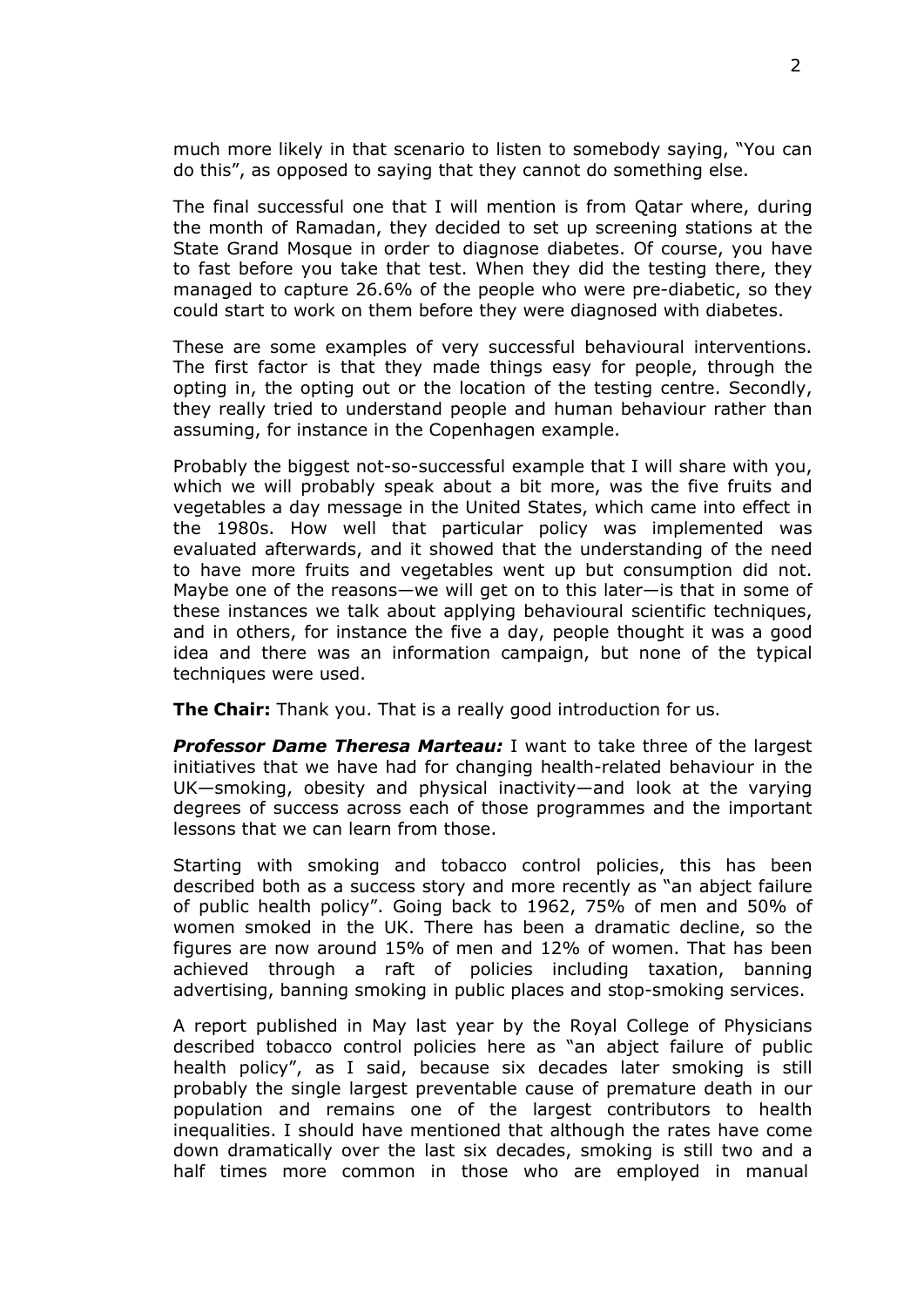occupations compared to managerial or professional occupations. The Royal College of Physicians states that if the policies that had been advocated in its report of 1962 had been adopted by now, smoking would have been eradicated—in other words, it would have been less than 5% of the population. It has called for more ambitious policies that target disadvantaged communities in particular.

I want to draw the committee's attention to two particular policies that I think are relevant to this inquiry. First, in order to decrease the affordability of tobacco, the college recommends doubling the price in the next five years and, importantly, increasing the affordability of nicotine substitutes.

The second recommendation relevant to this committee is that the college calls for stronger measures to counter tobacco industry tactics, which have got in the way of effective policies. In its report, which I would encourage that members look at, there are some very sobering accounts of attempts by the tobacco industry to interfere in UK policymaking. Examples include industry representatives or organisations affiliated to the tobacco industry participating in informal parliamentary groups, which is a contravention of Article 5.3 of the Framework Convention on Tobacco Control, to which the UK is a signatory. It gives detailed accounts of attempts at interference, some successful, in the standardised packaging of tobacco, which was eventually passed into law in 2015 in this country. That is the story of tobacco, both good and not so good.

Coming on to obesity, I would describe our strategy here as broadly unsuccessful, but with some important exceptions. Rates are high and rising. At the moment, it is estimated that around 64% of adults in England are obese or overweight. The latest figures for children are shocking. Forty-one per cent of our children aged between 10 and 11 are either overweight or obese, which is an increase from 35% in the previous year. Again, there is a marked contrast between those living in areas of deprivation and those living in more affluent areas. Around 50% of children who are overweight or obese are living in areas of high deprivation, compared to 28% of those living in more affluent areas.

A recent analysis looked at strategies in the UK over the last 30 years. We have had 14 obesity strategies over that time, and we can see that they have generally not been effective at stemming the tide of obesity. Just to summarise, the interventions that have been introduced have been weak. Faisal has already mentioned the five a day campaign in the US and elsewhere. They have too often been based on giving advice or guidance as opposed to changing the systems or environments that shape our behaviour. They have often been poorly implemented and not evaluated.

That said, there have been some changes in direction with stronger interventions being introduced. Fiscal interventions include the soft drinks industry levy, which increased pricing on higher-sugar drinks. A recent evaluation showed that that has been effective in reducing the amount of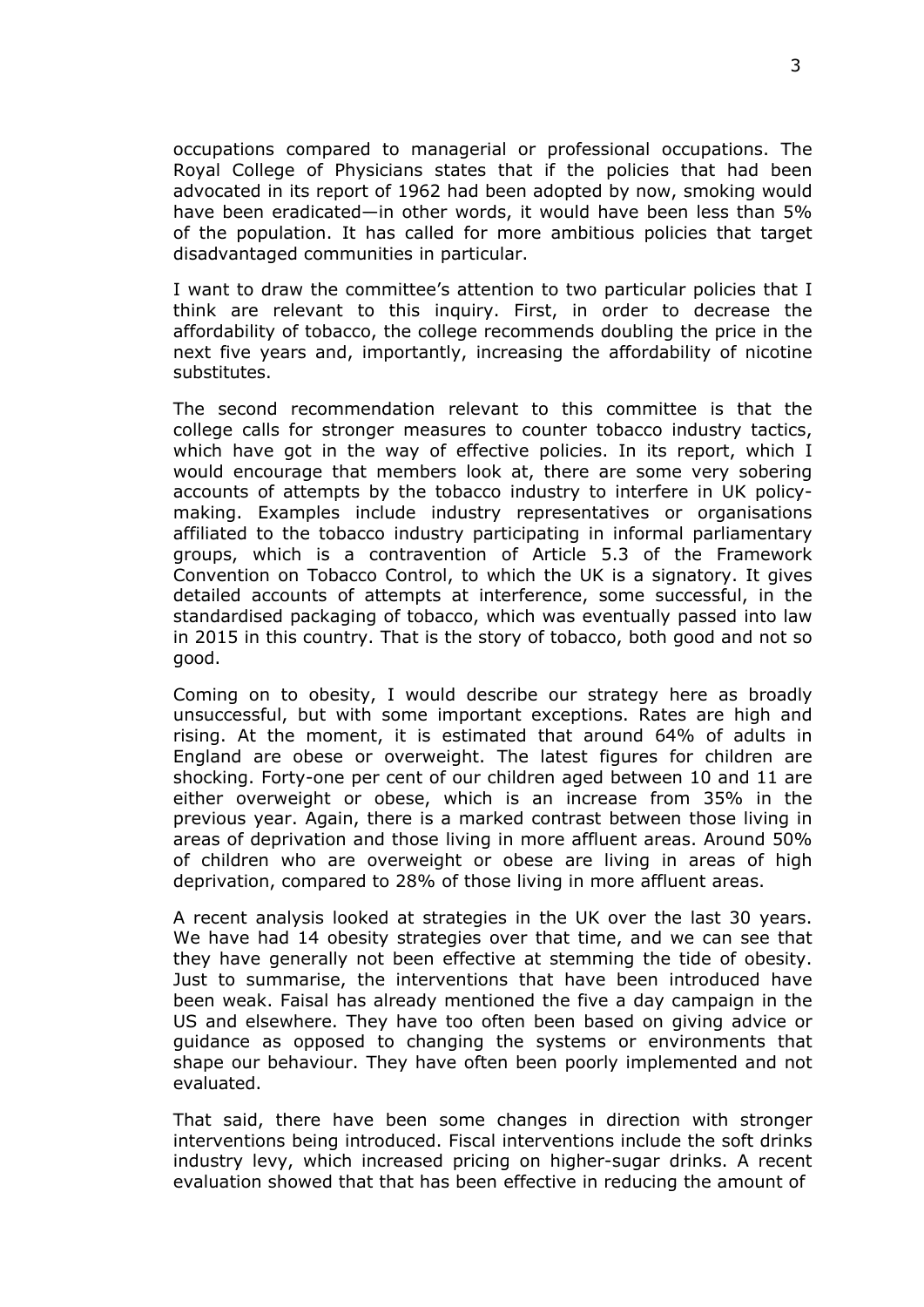sugar in soft drinks purchased by households by about 10%. That is to be celebrated.

A stronger measure, banning ads, was first mentioned in 2018. Government has committed to the 9 pm watershed whereby advertising for unhealthier foods will not occur. There has been a setback there in that the Government have recently announced that there will be a delay in implementing that. There have been several consultations on this, in which parts of the food and advertising industries have campaigned repeatedly against the new restrictions. They have said that they will not work, undermined the evidence and used various arguments to try to delay them. The Obesity Health Alliance has expressed deep concern that the delays will result in further lobbying against the restrictions. Again, there is some evidence of positive change, but in the main we have not been successful in tackling obesity.

I just want to touch on physical inactivity and draw the committee's attention to a House of Lords report, published last month, on the national plan for sport and recreation. It is an excellent report in which they express their concern at the high levels of physical inactivity across the population, but particularly in those from less affluent backgrounds, as well as among women and some minority ethnic groups. They say that the problem has occurred over decades and describe "numerous underwhelming attempts" to boost activity levels.

Over the last four years, rates of physical inactivity have increased across the UK population from around 25% to 27%. That is the proportion of the population who are taking less than 30 minutes' moderate physical activity a week. They recommend in their report the application of the science of behaviour change, which I would thoroughly endorse as a behavioural scientist, and a more proactive approach to tackling health inequalities.

Finally, I would encourage the committee to look, if you have not already, at an inquiry from the House of Lords Science and Technology Committee published in 2010-11. They looked at behaviour change and they had two case studies: one was tackling obesity and the other was reducing car use. Two of the many recommendations are still relevant today. One was for government to make better use of evidence in policy-making, and the second was to ensure effective evaluation. That has happened to some extent but not nearly enough, and now is an opportunity for those recommendations to be underscored. Thank you.

**The Chair:** Colleagues, we have had reference to that report before. It was chaired by Lord Krebs, and it has been circulated in the past to colleagues. It is an excellent read, but thank you for referencing it again, Theresa.

*Carmel McQuaid:* I thought it would be helpful for the committee to share examples, successful and unsuccessful, from our experience at Marks & Spencer. We have 15 years' experience of seeking to influence our consumers on our eco and ethical programme Plan A, which has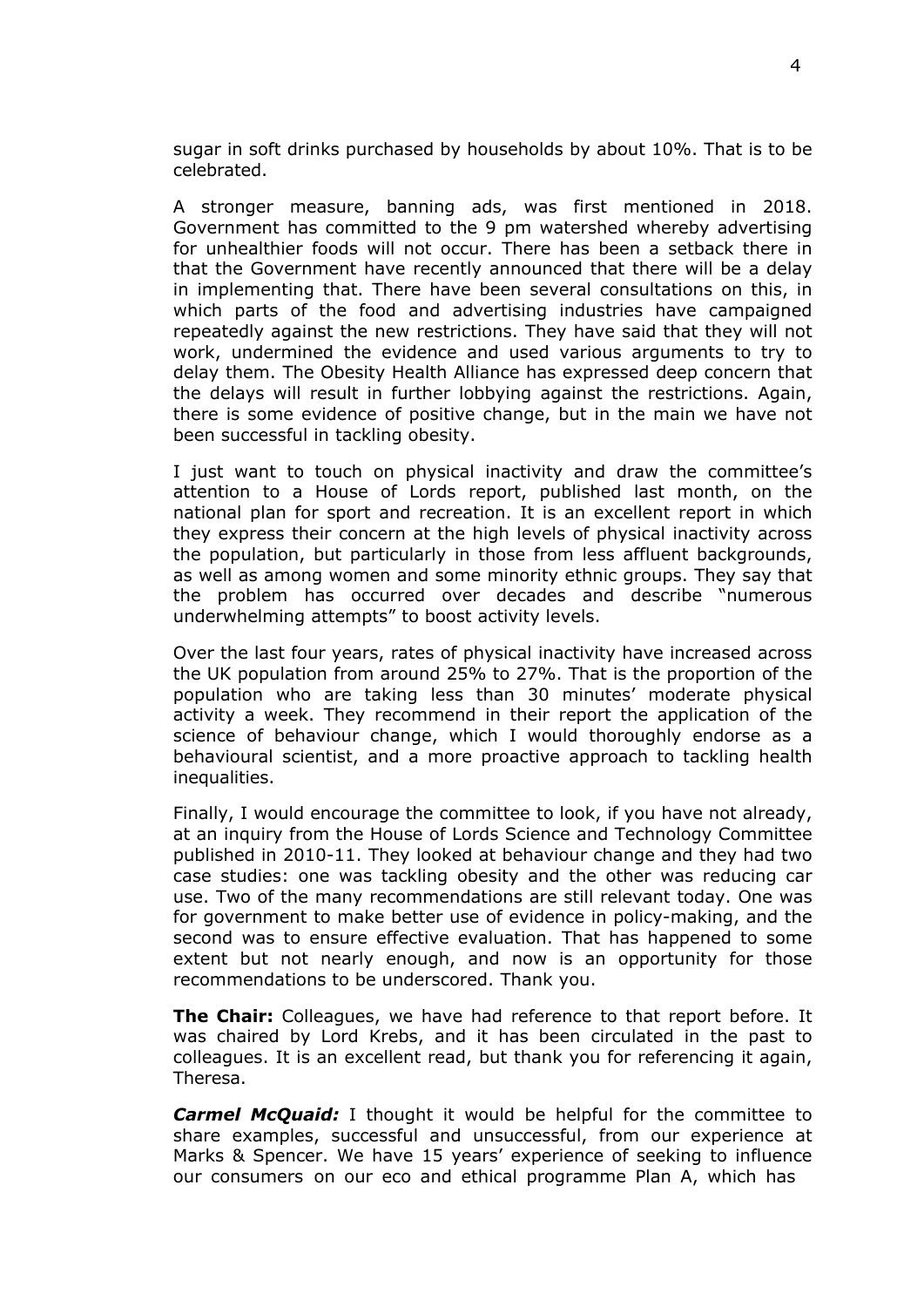driven change in our own operation. As I said, we set out with an ambition to make it easier and more rewarding for our customers to lead sustainable lives.

The four examples I want to touch on cover a range of programmes across food and clothing. If you remember, our customer base is mainstream consumers. We touch 30 million consumers across the UK, so it covers all demographics, and they range in maturity. I will talk first about a programme that we launched recently, and then I will talk a bit more from our experience over the last few years.

Our Sparking Change programme is encouraging our 13 million Sparks members to eat more sustainably. That launched in January this year as Sparking Change: The Challenge. That followed on from a pilot that we conducted in which we commissioned Hubbub, a behaviour change environmental consultancy, to support us with the design of the pilot and, importantly, an impact assessment of the results of the pilot, so that we could take that evidence into the rollout of our programme.

The programme covers four key interventions: first, helping families to reduce food waste; secondly, increasing plant protein; thirdly, cooking from scratch; and, fourthly, having more sustainable households in terms of how they are cleaning. We ran a nine-week programme with 92 households across the UK of all demographics: some with children, some without, old, young and in all parts of the country.

We designed it based on behaviour change principles and a number of the factors that we knew made it successful. People tell us they want to make change, but it needs to be easy, flexible and bite-sized. They really respond well to who delivers the messages about why you might change and what the benefits are for you or your family. We know things that like saving money, healthier lifestyles or spending more quality time together as a family are very motivating, and they are unifying characteristics that all demographics get behind.

A sense of community was really important, and the digital social media tools that we now have were very effective, particularly with Facebook. It allowed a lot more flexibility for drop-in sessions and peer-to-peer learning. We also made it easy by providing some hampers, meal kits and recipe suggestions.

The results from this pilot were encouraging. The impact assessment took place 12 weeks after the pilot had ended: 70% of the people who took part felt healthier as a result, 70% felt happier, 73% were cooking from scratch more often, and 75% were making more of an effort to eat in season. Interestingly, 39% said that they had noticed they were saving money, which was £22 per week on average, and 34% were more likely to try plant-based proteins. Based on those results, we have now scaled it up to 13 million of our Sparks members, which is our most loyal customer base that we can communicate more regularly with digitally.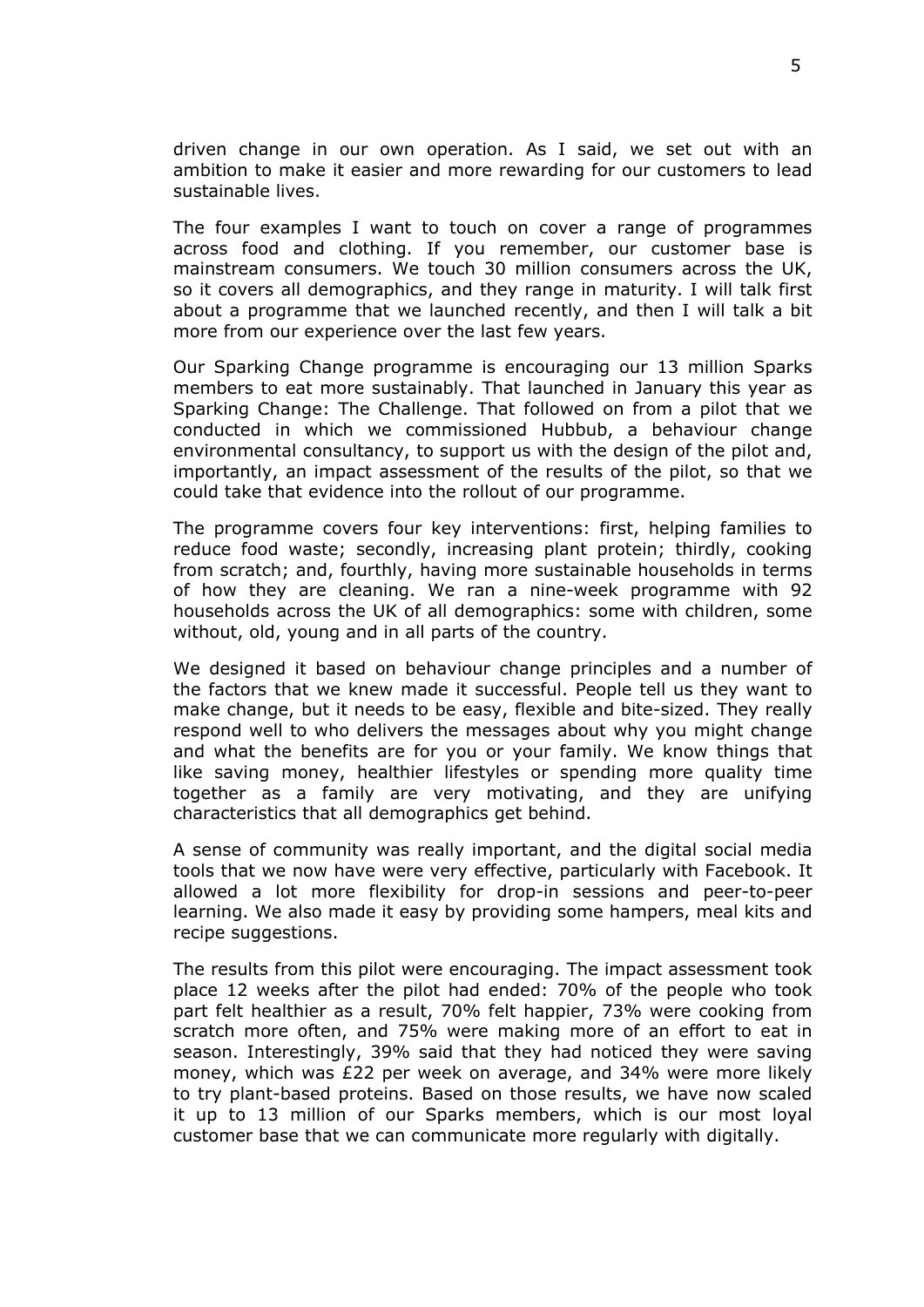We are running that for two months now. We will continue to evaluate that, but the principles of designing it based on evidence and what we know works—continuing to monitor, looking at the impact and then designing the rollout programme—are ones that we have learned over 15 years and are about how to drive effective behaviour change and, importantly, how to focus on the common things that unite us all, the outcomes that we want, so that we are prepared to change behaviour. At the moment, we are still evaluating it, but the pilot was successful.

There are three other examples, which I will touch on briefly. The industry's carrier bag charge in 2008, ahead of wider legislation on that, again, was successful. It had the characteristic of being based on evidence. We had seen other countries implement a charge. We had also tested it in two regions in the UK in our stores before we decided to roll it out. It was a relatively easy thing for people to do. Everyone could do it nationally. It was very visible and the country got behind it. Those are some of the characteristics.

Another example was less successful. When we first launched M&S Energy, an energy tariff, around the same time in 2008, we were very ambitious in what we wanted to do. We wanted to incentivise our consumers to use less energy, so we said, "We'll reward you if you use 10% less energy". They did not respond well and, when we analysed it, one factor was that the enabling environment was not in place. People did not have smart meters. They did not know what they could do to get a 10% reduction. They did not even know whether that was possible.

I am not sure we were the best trusted adviser; we had just entered the energy space ourselves. People find it easier to hear from Marks & Spencer about food and clothing. It was probably too early in our offering this service to give advice on how you save energy. There was a time lag, so you had to wait a whole year to see if you got your 10% reduction. From a behaviour change point of view, that was not very motivating. Also, our consumers told us that they just wanted more straightforward pricing up front and great service, so we modified our approach and changed our tariff. I would say it was probably 10 years too early and probably just ahead of its time.

The final example I thought would be helpful to share with the committee is our programme on clothes recycling, which is called Shwopping. We first launched it, again, around 2008, so we have seen it develop over time. Marks & Spencer had legitimacy to bring this topic up with our customers because of our heritage of quality clothes that last and can be passed down, so it made sense to our customers that we would offer them a solution for clothes that they no longer wanted to wear.

We made it easy so that you could do it at any Oxfam. We partnered with Oxfam not because of what it did as a charity but because of its infrastructure. We realised that this needed to be accessible to all our customers across the UK, and Oxfam had that coverage. Over time, it evolved as the enabling infrastructure got better. As our business started to do more reverse logistics from our stores, we were able to put the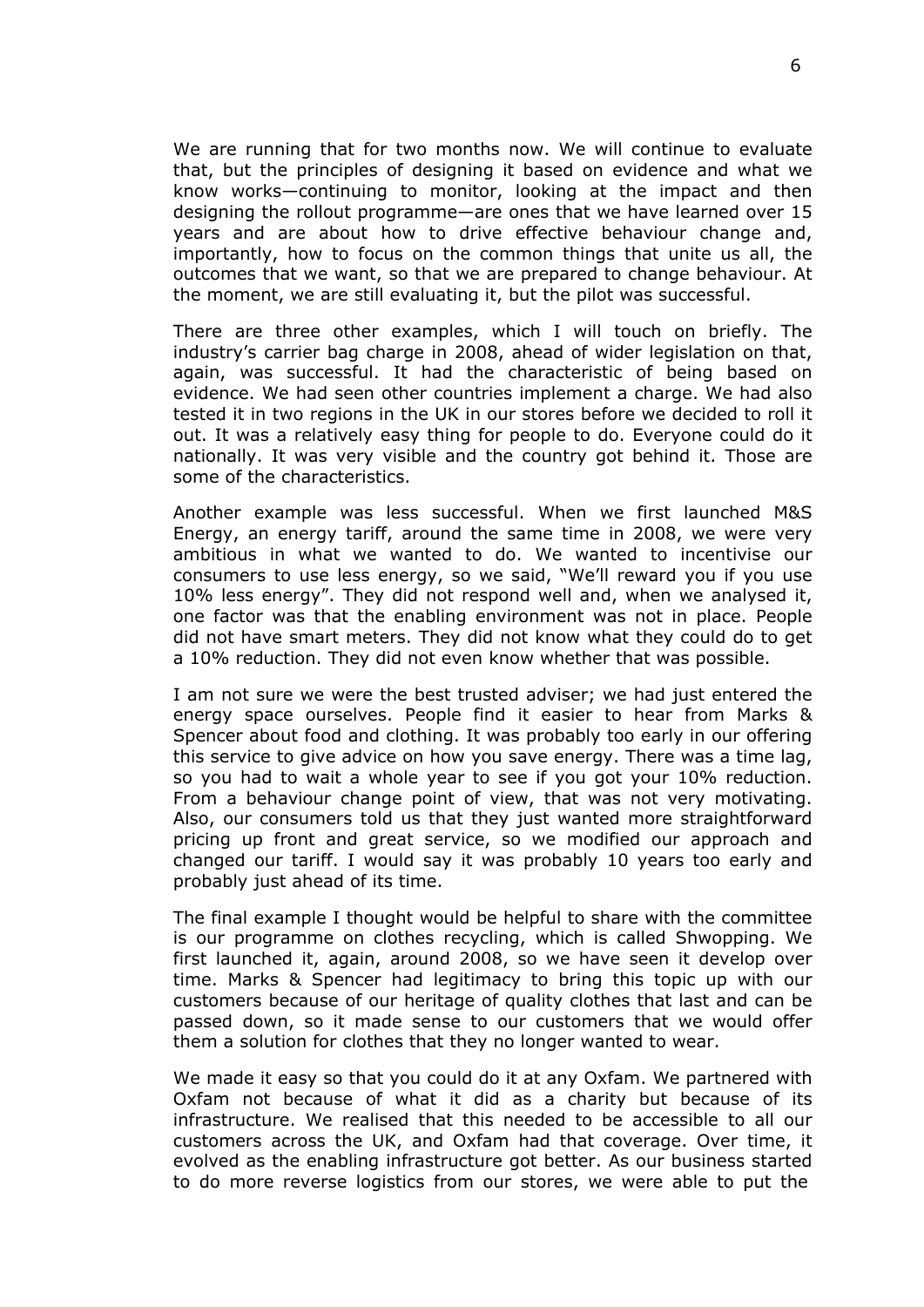Shwop boxes into our stores because we had a reverse logistics loop that enabled us to really make it more integral to our operation and a little easier for our customers to participate in.

When we first launched it, customers really liked an incentive. We offered them £5 off a £35 shop if they brought any item of clothing back. Over time, the high street became flooded with promotions and vouchers, and that was no longer motivating, so we had to reinvent the proposition. We have just relaunched it in the last few months based on behaviour change we have seen during the pandemic, in that people are now quite used to using QR codes. That allows us to have a low-cost operation in a store.

Before this, you had to have staffing at the till to deal with a voucher and hand out the reward to the customer. Now, they can self-serve with their phone. They can go to the bin, take a photo of the QR code, and get an incentive or treat booked on to the Sparks programme directly, which they can redeem. That is receiving good feedback from customers. They like that idea of fun and being rewarded for what they perceive as good behaviour.

That programme, I would say, is moderately successful. We have had 35 million items of clothing back since we started it. The reason why it is not more successful is because the enabling environment and the textile recycling infrastructure in the UK is limiting that. We are currently stalled, as are all businesses. Many other businesses have joined in on clothes recycling, and the challenge we all have collectively is what to do with the "unwearables", as we call them, which are the clothes that are not fit for reuse and cannot easily be repaired. It is moderately successful, but it now needs a wider intervention to make it deliver its potential.

**The Chair:** Thank you very much for that, Carmel. I really appreciate your frankness about programmes that have worked, those that have been moderately successful and those that have been less successful. It is really refreshing to hear some honesty so that we can learn the lessons and use that in our thinking.

Q35 **Baroness Boycott:** Hello to you all. Theresa, it is great to see you again. I will start with you, because these are questions about how we can learn from health initiatives. What policy-making approaches can the Government adopt or push so that we can learn about behaviour change to adapt it to climate change? Are there limits to what we can learn from health? How much can we learn from, say, smoking or obesity to take into climate change?

I have my own supplementary question to add to that. I am always quite struck when listening to practically everybody that there is this mantra: "Must make it easy". I just wonder whether that is a get-out clause for companies. I am particularly interested in what Carmel might say about this question of whether and how far we have to spoon-feed.

*Professor Dame Theresa Marteau:* We can think about two broad approaches to changing behaviour, and we have already heard some examples of those. One targets individuals, particularly by providing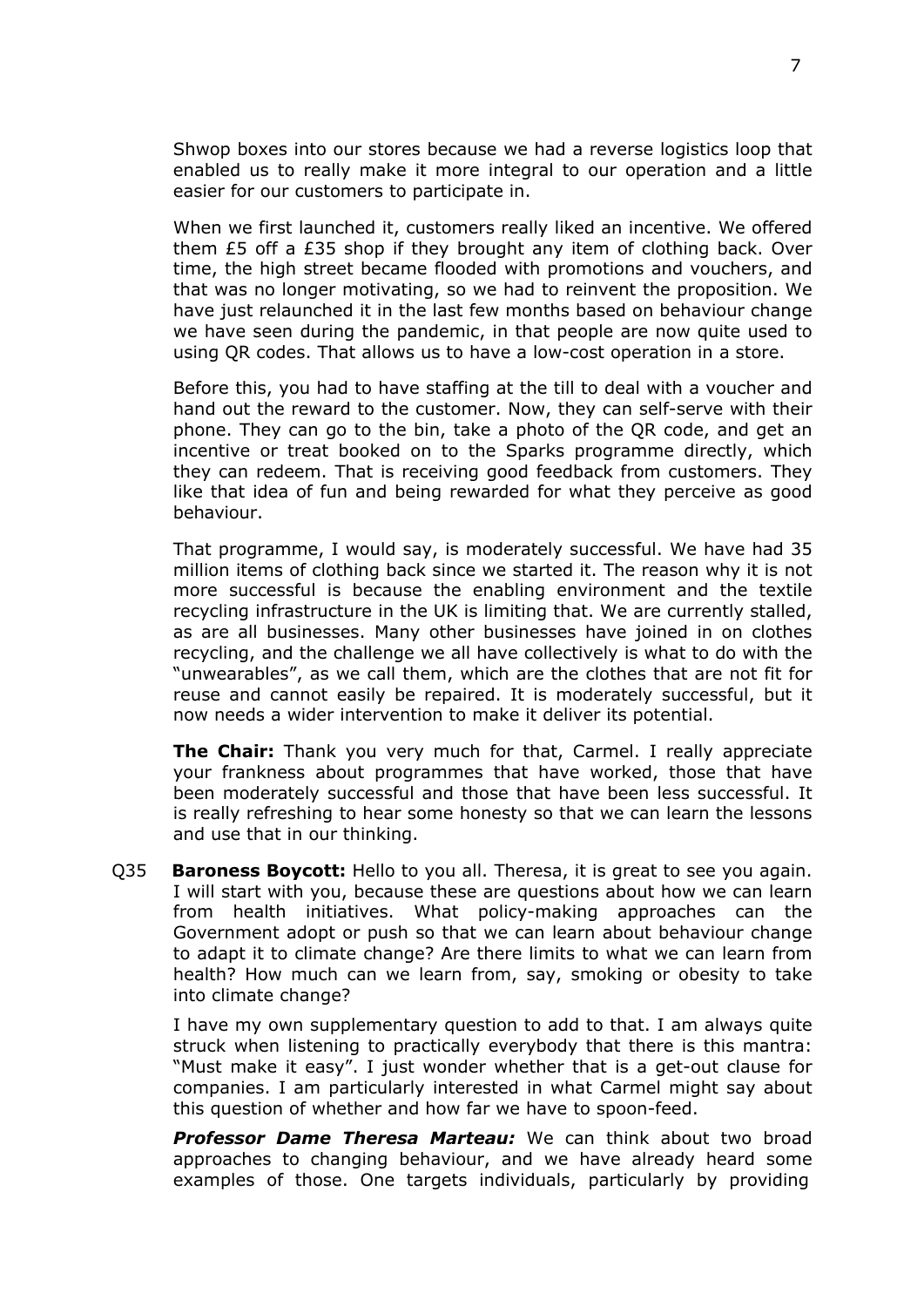information to change their minds about their behaviour and encourage them to do things differently. That is one set of approaches. Another set, just being very crude about this, is targeting the environments or systems that shape our behaviour.

We need both, but the evidence shows that the emphasis to date has been too much on targeting individuals and not enough on targeting the systems or environments that shape our behaviour. Although information for example about the impact of our behaviour on carbon emissions can be important in raising our awareness, its impact on our behaviour is at best minimal, and we need to retain that as a core observation. That is no reason not to give information, but it is not going to shift behaviour. For the everyday behaviours that contribute to climate change—what we eat, how we travel, how we heat and cool our homes, what we buy and what we throw away—the systems are most important in cueing them, reinforcing them and maintaining them.

That explains why the interventions that can change those systems—I would highlight the physical and economic environments—can have the greatest effects. By that, I mean the kinds of interventions that will decrease the availability and affordability of products and services that harm the environment, at the same time as increasing the availability and affordability of those that are sustainable.

I do not expect everybody to have read the summary paper that colleagues and I wrote, but it was published recently and I know it has been shared with the committee, so the details are in there. As an example, increasing the proportion of vegetable-based meals from one in four to two in four increased the proportion of people who selected a vegetarian meal from around 24% to 39% of people. Just shifting the availability changes what people select.

You heard very powerful evidence from Sustrans that building cycleways increases the journeys that are taken by bike. In one Canadian study, it also increased by 250% the number of journeys that were walked. Similarly, increasing the affordability of public transport and decreasing the affordability of motoring, which is now much more affordable than it has been, will increase the number of journeys people take through public transport and other greener means. Of course, the devil is in the detail: by how much does one need to decrease or increase affordability to get the amount of change that is needed? There is an amount of uncertainty there, but that can be estimated and evaluated.

On your second question about whether there are limits to what can be learned from behaviour change programmes in health, I do not think there are. We can learn from all areas that the basic principles of behaviour change remain the same. One would start by analysing the particular behaviour, understand what is cueing, reinforcing and maintaining that behaviour, and then develop interventions and evaluate those to see the extent to which those can be changed.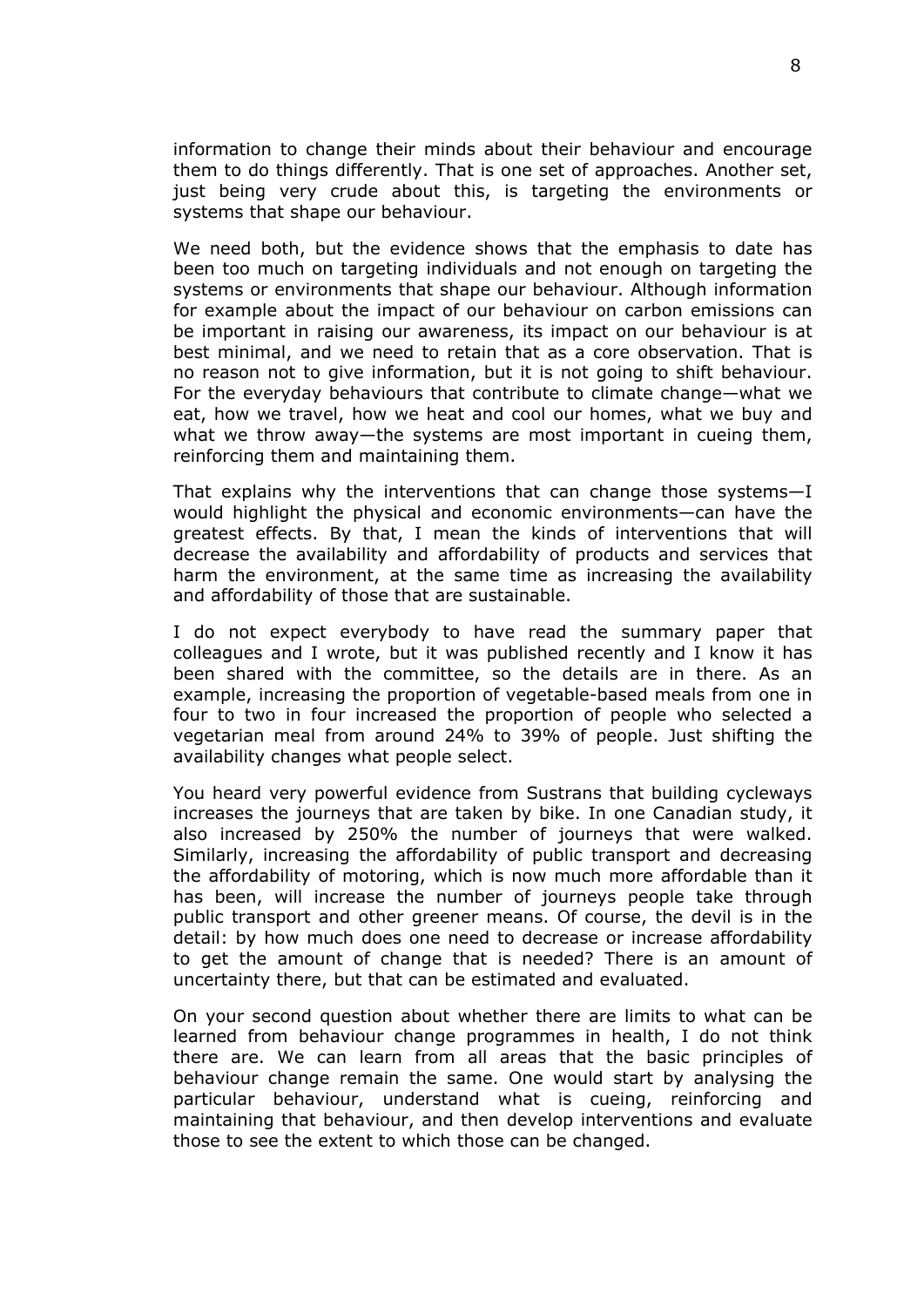I know you want Carmel to come in on making things easier, but I would just say, finally, that many of the behaviours that we want to change are routine or habitual behaviours. As I have said, they are shaped by the environments around us, so we want to redesign those environments so that they label and support behaviours that will be more sustainable without us having to think that much about it. I should add that, in the main, the more sustainable behaviours are also the healthier behaviours.

**Baroness Boycott:** Can you tell us why the five a day campaign, on which the Government spent an astronomical amount of money, was such an abject failure? Somehow it just failed ever to connect. What was wrong with it? If you had that money, what would you do?

*Professor Dame Theresa Marteau:* Those campaigns were run in Australia, the US and the UK. They were excellent at raising awareness, but they did not change behaviour, as you say. This is a really good example of how information, in the main, does not change our behaviour.

There have been various analyses. If I wanted to increase the amount of fruit and vegetables that were consumed, I would start in schools. There have been some excellent programmes based on behavioural principles. The Food Dudes programme, which was evaluated and rolled out in the Republic of Ireland in the 2000s, involved exposing children to small amounts of fruit and vegetables every day. It was reinforced by their teachers, and the parents were also involved in the programme. In short, the children were learning to enjoy and being exposed to fruit and vegetables. That used excellent behavioural principles as opposed to just giving people information.

**Baroness Boycott:** Faisal, can you pick up on what we can learn from other areas of policy-making that we can take into climate change?

*Faisal Naru:* The number one thing from my experience of speaking with lots of Governments across the world is that what the UK Government are facing is similar to what other Governments are facing, which is that it is a hugely uncertain world. It is hugely dynamic and needs a different philosophy of governance. If we go back to the five a day, why is an information campaign easy for public policy and for Governments to implement? It is a low-risk intervention, but we are realising that it is costly. It is lower risk, but in some instances it also backfires. Governments are now required to have systems and processes in place that are more deliberative and laser-like in their application in order to understand that, when they do something, it will have this effect on the population or on its different groups.

What does that mean? We have all spoken about evidence and us needing to have good evidence. That is a question in itself. How do you generate the evidence to make unbiased decisions for the right policy interventions to take place? A key principle that has been one of the hallmarks of the application of behavioural science inside public policy has been the use of experimentation: you test and pilot before you roll out on a grand scale. It builds a bridge with academia, where there are huge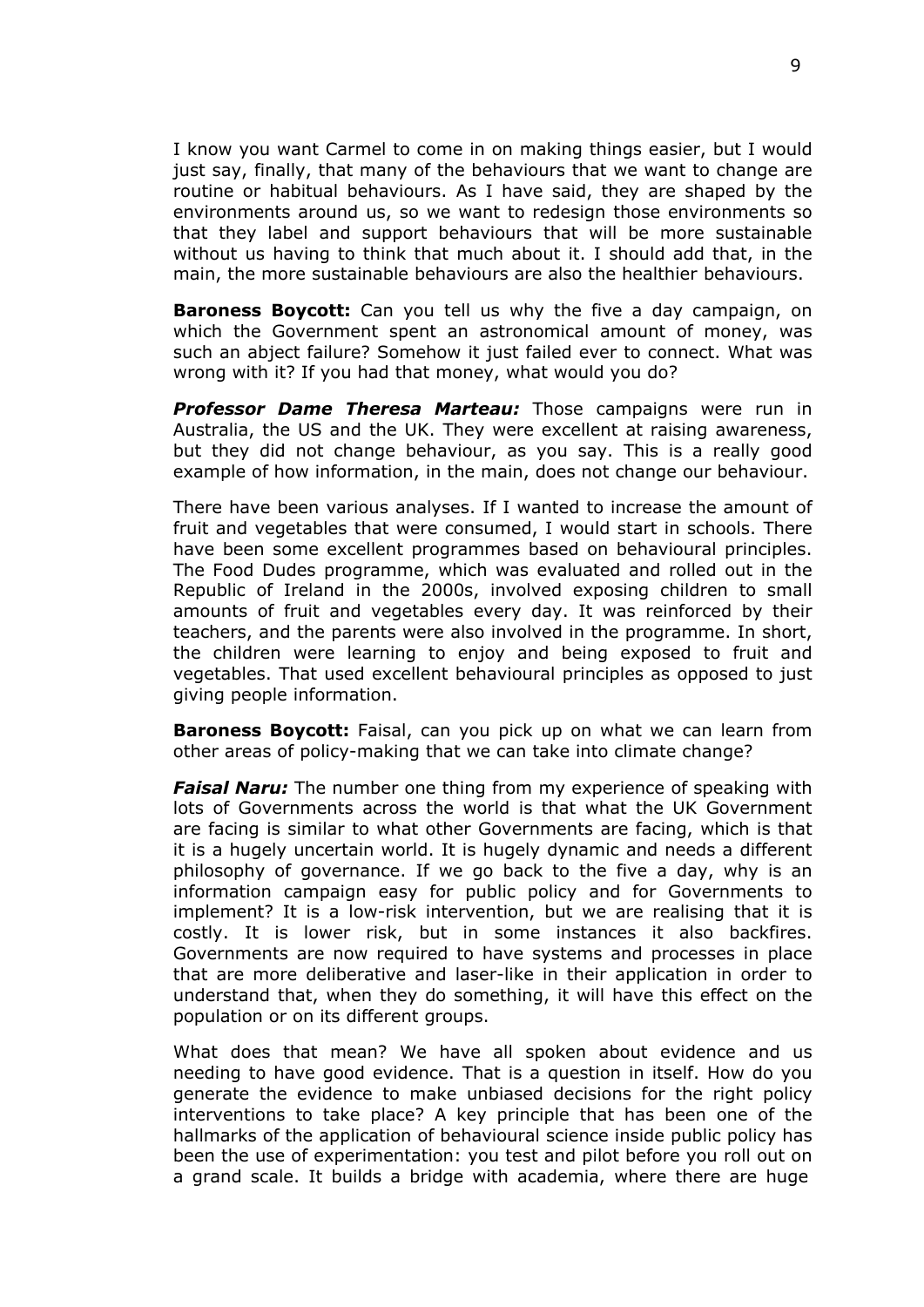amounts of knowledge, in order to understand more before moving forward.

The other important thing here, and this goes to your point about making it easy, is that, again, from a government perspective, it might be riskier, but making it easy means really understanding the decision context of those you want to try to effect change with. Within that decision context, you may well want to encourage people, for instance, to eat more fruits and vegetables, but there are lots of assumptions as to how to do that. Through experimental methods, you end up determining the reasons why they are behaving in the way they are. It might not be a behavioural approach that ends up solving this. It might not be a nudge. There might be a real financial or environmental incentive behind why people are doing various things. A slight change in governance philosophy is required here to do behaviour change in the appropriate way.

**Baroness Boycott:** In the areas I work in, we spent a lot of time promoting eating fruit and vegetables. That is already politically safe. Everyone is very scared of saying, "Eat less meat", yet the single action that every citizen can take to really contribute to carbon reduction is to eat less meat. Governments will not go there, so I come back to the principle that having to make it easy also means that we duck the issues a lot of the time. Is that true?

*Faisal Naru:* Sometimes it is true that that can be used as an excuse not to take the necessary action. The other point about the change in governance is that it requires a certain amount of courage for Governments to say, "We have to take a stand here, and this is the way things will move".

As Theresa said, a lot of the devil is in the detail. How you begin to frame that change is very important, as in the Copenhagen example. Do you say to people, "You're not allowed to smoke here", or do you say, "You can smoke here"? The end result that you are trying to achieve is the same, but it is a different way of treating people. Again, you get that through experimentation in order to really understand the most appropriate way, and the most ethical way, to implement some of these different policies.

**Baroness Boycott:** Carmel, what was your reaction to the question? Also, 13% is a fantastic decrease in price. I would really like to know more about what people are buying and how you have achieved that as Marks & Spencer, because that is a fantastic thing to offer your customers. It is a lot of money, especially now.

*Carmel McQuaid:* We want to make it easier for our customers. That does not mean that we make it easy for ourselves. The onus is on us to put a lot of the legwork into driving environmental improvement across the supply chain, and into the products that we source and provide to our customers, and the propositions we offer them. I heard the challenge in your question, which is a fair one. Is it used as a get-out? No. We have our own plan to be net zero by 2040, with rapid decarbonisation to 2025,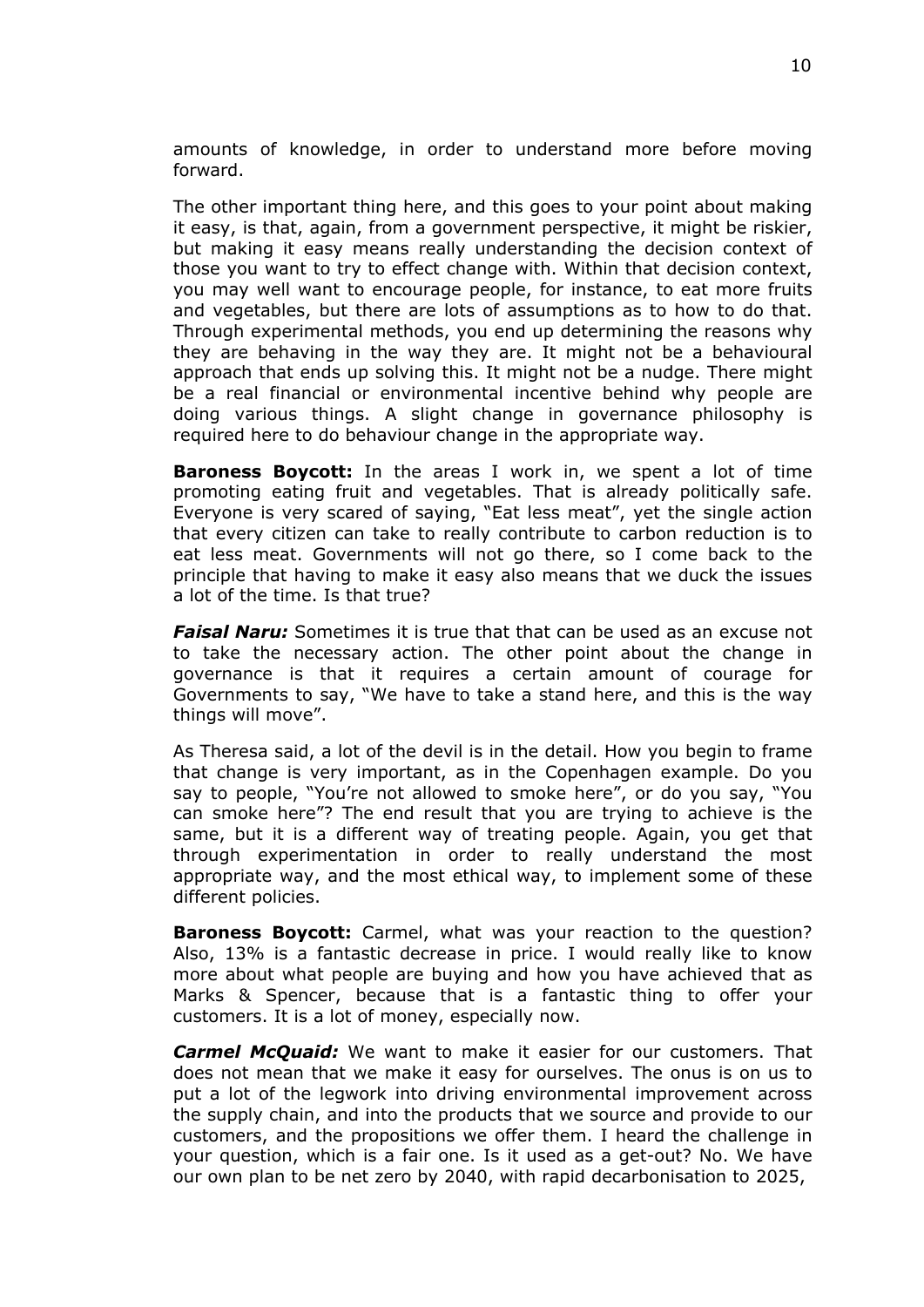and we are working in partnership with our supply chain to do the heavy lifting on behalf of our customers.

When it comes to engaging our customers on the number of things that they can do in the home or in the choices they make, all our customer insight says that a different way of looking at it, rather than just making it easier, is taking away the friction and the barriers. People want to do the right thing, but life gets in the way, there are too many obstacles or they are too busy. If we can remove the friction, we will be more successful. That informs our thinking a lot.

A lot of the Sparking Change programme is in the area of planning how you will do your meals during the week, planning what you buy, being clear about buying what you need and not more, and being quite savvy about using up every part of those ingredients. It helps that the perception of Marks & Spencer has sometimes unfairly been that our prices are only for a subset of consumers, so it was also important for us to show that everyone can buy products from us. Together, we can help to figure out how to feed your family a good, nutritious, healthy meal while still being careful about the money that you are spending.

Q36 **Baroness Young of Old Scone:** I want to focus on some of the techniques that you have described already. How do different groups within the population respond to different initiatives and interventions? What guidance would you give us from your insight into that in designing measures for behaviour change, climate change and environment?

*Professor Dame Theresa Marteau:* Starting with some examples in the health context, one concern has been that interventions might be disproportionately effective in more affluent areas and groups than in those that are least affluent, thereby increasing well-known health inequalities.

Generally, interventions that change the systems or the environments—I mentioned food environments and place-based interventions for tackling obesity, such as increasing the availability of healthier foods and removing the availability of less healthy foods—seem to be effective regardless of the affluence of the populations where they are being applied.

That does not occur so much in the individual-level interventions. Just to give one example, a recent review looked at digital interventions such as health apps and wearable devices that attempt to increase levels of physical activity. It was found that these were effective at increasing levels of physical activity in more affluent groups, such as the number of steps that people took, but had no effect in increasing physical activity in those who were less affluent. That is a particular concern, because this is a scheme that the Government are currently trying out to tackle obesity. Those individual-level interventions have the potential to work in a way that can increase inequalities.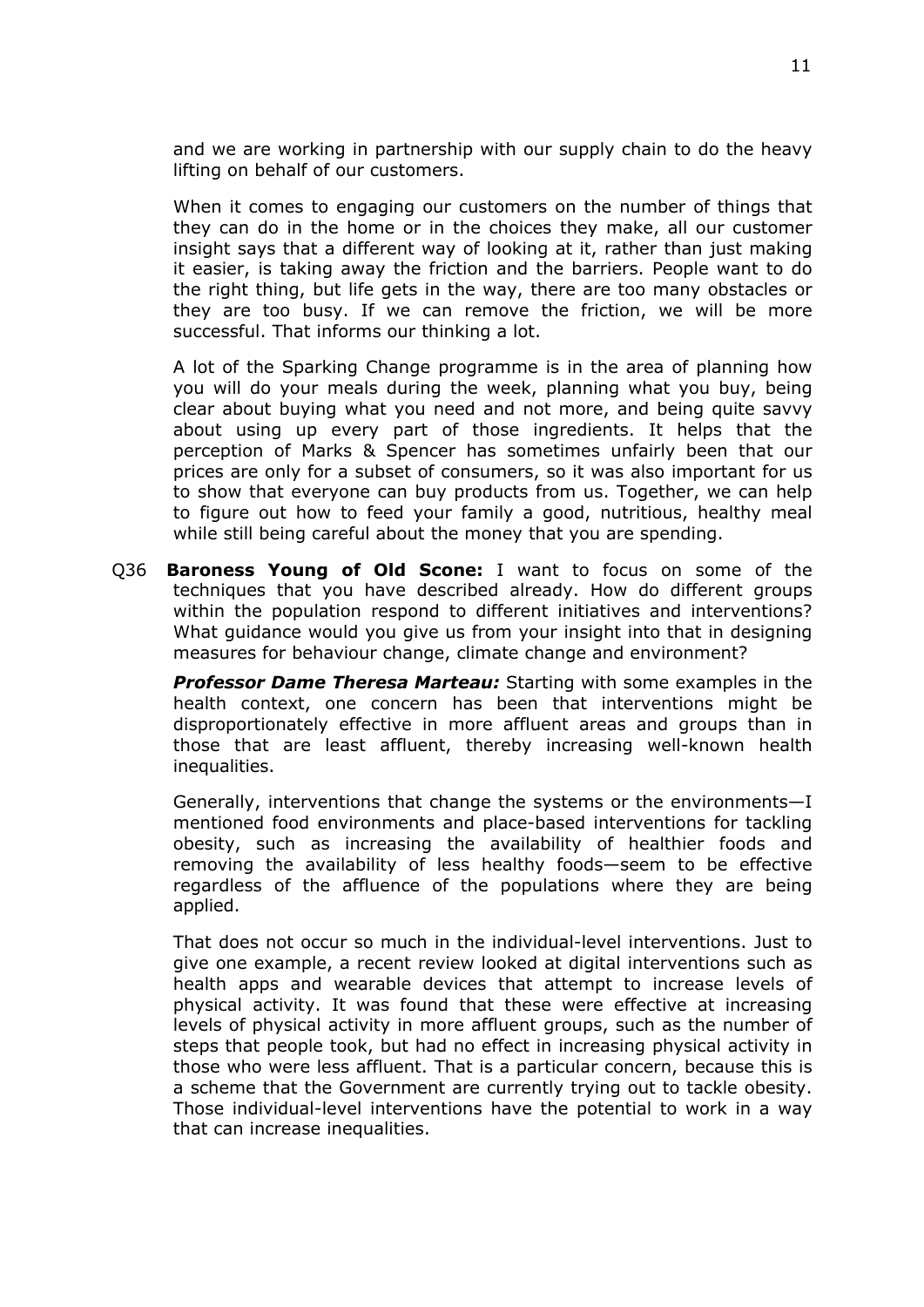Price-based interventions have been some of the most effective at increasing quitting smoking and reducing take-up. It has been shown that these have the greatest effects on the poorest. That is very interesting when we look at climate change, where an increase in price for products that, unlike tobacco smoking, are necessary, such as energy, has the potential to increase inequalities and general unfairness. As we know, this led to riots in France and was avoided in the UK by freezing the fuel duty escalator.

It therefore becomes really important for any policy intervention to be introduced as part of a package where these unintended adverse consequences for some groups can be mitigated. There are different ways in which that can happen. Any analysis needs to take that into account.

**Baroness Young of Old Scone:** Is there anything that we need to understand about different age groups, genders, ethnicities or geographies, for example? Is there evidence of these being particular differentiators, or is there not enough fine-grain evidence to be aware of that?

*Professor Dame Theresa Marteau:* It is hard to generalise. It will depend on the behaviour that is being targeted and the intervention. Most of the evidence that I am aware of has focused particularly on inequalities, because there has been a very large concern about the potential for policies and interventions to generate inequalities as opposed to reducing them. It will depend on the particular intervention.

The point you raise is really important and suggests the importance of any policy analysis considering what the distributional effects will be in different groups in any one population. It is no reason not to introduce an intervention that can be effective, but it is a guide to packages of policies to mitigate unintended effects.

**Baroness Young of Old Scone:** Faisal, from your international experience, what insights can you give us into the differences between individual demographics and other factors that we need to respond to?

**Faisal Naru:** Your question is very apt, and it is correct to have these considerations, as Theresa has said. I would also agree with Theresa that it is difficult to make generalisations about what does or does not work, because in each specific context there needs to be the analysis, the evaluation and the experimentation in order to determine. For instance, with the five a day fruit thing back in the United States, one of the conclusions from the evaluation in 2016 was that it increased food inequality, in that the amount of fruit and vegetables consumed by lower socioeconomic groups went down during that period.

It is important to look into those things. You are right in that the kinds of things to look out for are whether there are differences in relation to gender, regions or cultures. We see a lot, when working internationally, that some things might work in one context but not necessarily in another, which is why it is very important to have these systems and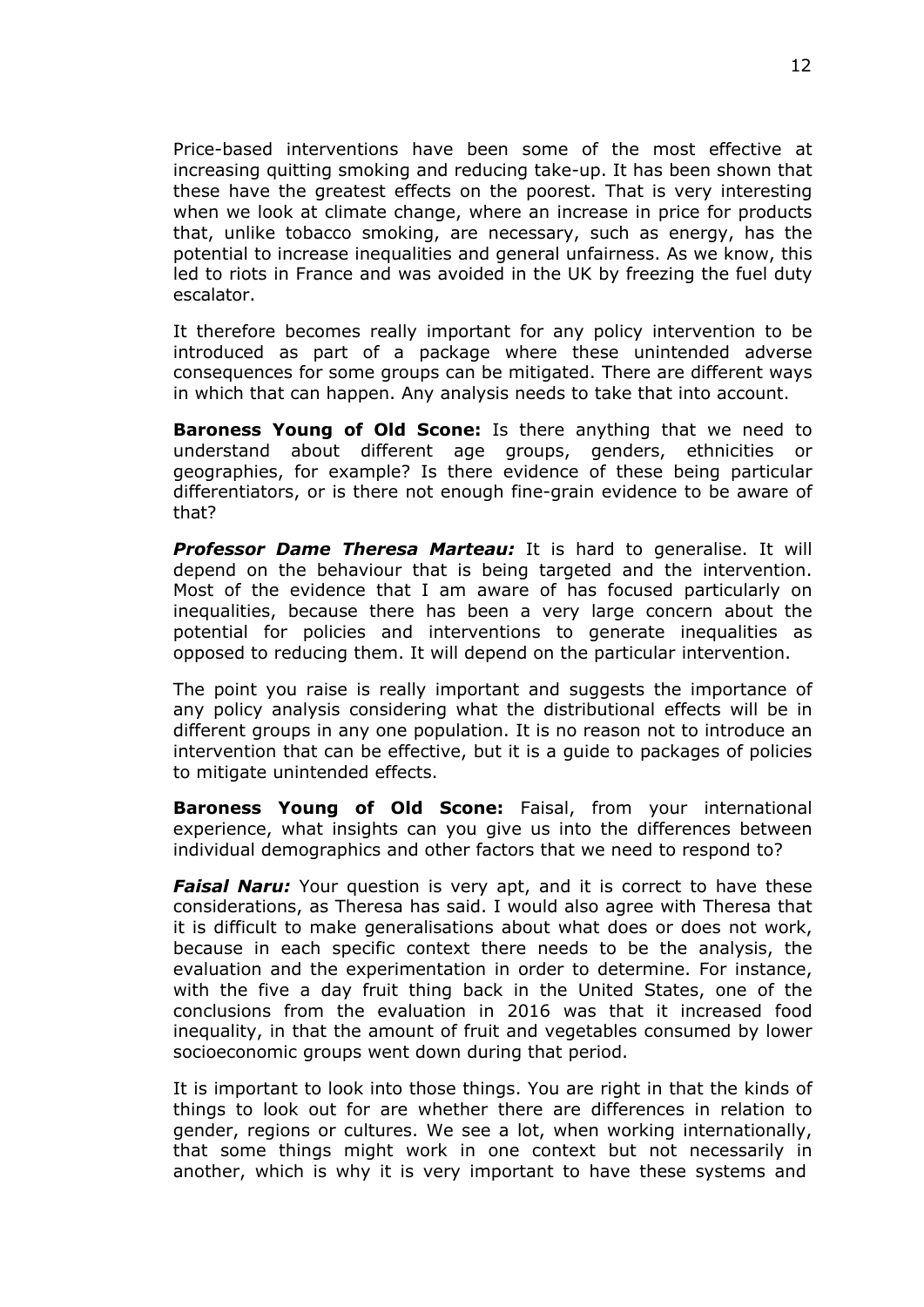processes in place in order to test things before rolling them out. Otherwise, we end up getting unintended consequences in various fields.

Looking at the decision context of people is very important. Some very good work was done by Eldar Shafir and Sendhil Mullainathan, who wrote a book called *Scarcity*, in which they looked at how being in the context of poverty, or in a situation of having less of whatever it is, can affect how you make decisions. That understanding of people is important in policy-making. A policymaker may assume that it is quite clear why somebody would not take a subsidy or go through a grant application to do something, but that does not really put them in the position of the individual or organisation.

As a very quick example, there was an experiment in the UK trying to give out grants to social entrepreneurs. They experimented with different messages. One focused on the extrinsic benefits, such as the fact that you would get a grant or money, and others on the intrinsic benefits: "How can we help you to achieve your goals?" The headline there is that the message that focused on the extrinsic things attracted all the losers, for want of a better word. The social entrepreneurs who were not doing well, were not going to do very well and were desperate for money went for the grants. They did not attract the winners, who were achieving the goals, getting to disadvantaged communities and were going to succeed anyway but would be helped by this grant. They were really the target audience for the grant.

Again, understanding the decision context will then help in understanding what kind of messaging or intervention is needed in order to have successful interventions. That is very apt for climate change, given the seriousness of the issue.

**Baroness Young of Old Scone:** I am particularly interested in young people. We have this vision in our head that young people get the climate change thing, the biodiversity decline thing and the environment thing. They want to eat healthily and for the good of the planet. Are there any pointers from the research or from your experience that show that we need to design things differently for a willing audience, or does it come down, at the end of the day, to more important things, such as socioeconomic status and the decision context that you talked about?

*Faisal Naru:* It is probably mixed. Again, there is the assumption that young people get it and want to go into it. There is also evidence that old people get it and are making huge efforts such as recycling or changing their energy habits. This is where it is really important to gather the evidence. It is difficult to do very long research pieces to inform a very urgent, pressing issue, but there are still techniques for them to try to de-bias a lot of the assumptions that we have. On the one hand, there is a group of young people who do get it and who are very involved, but there is another group of young people for whom that is not the most pressing issue.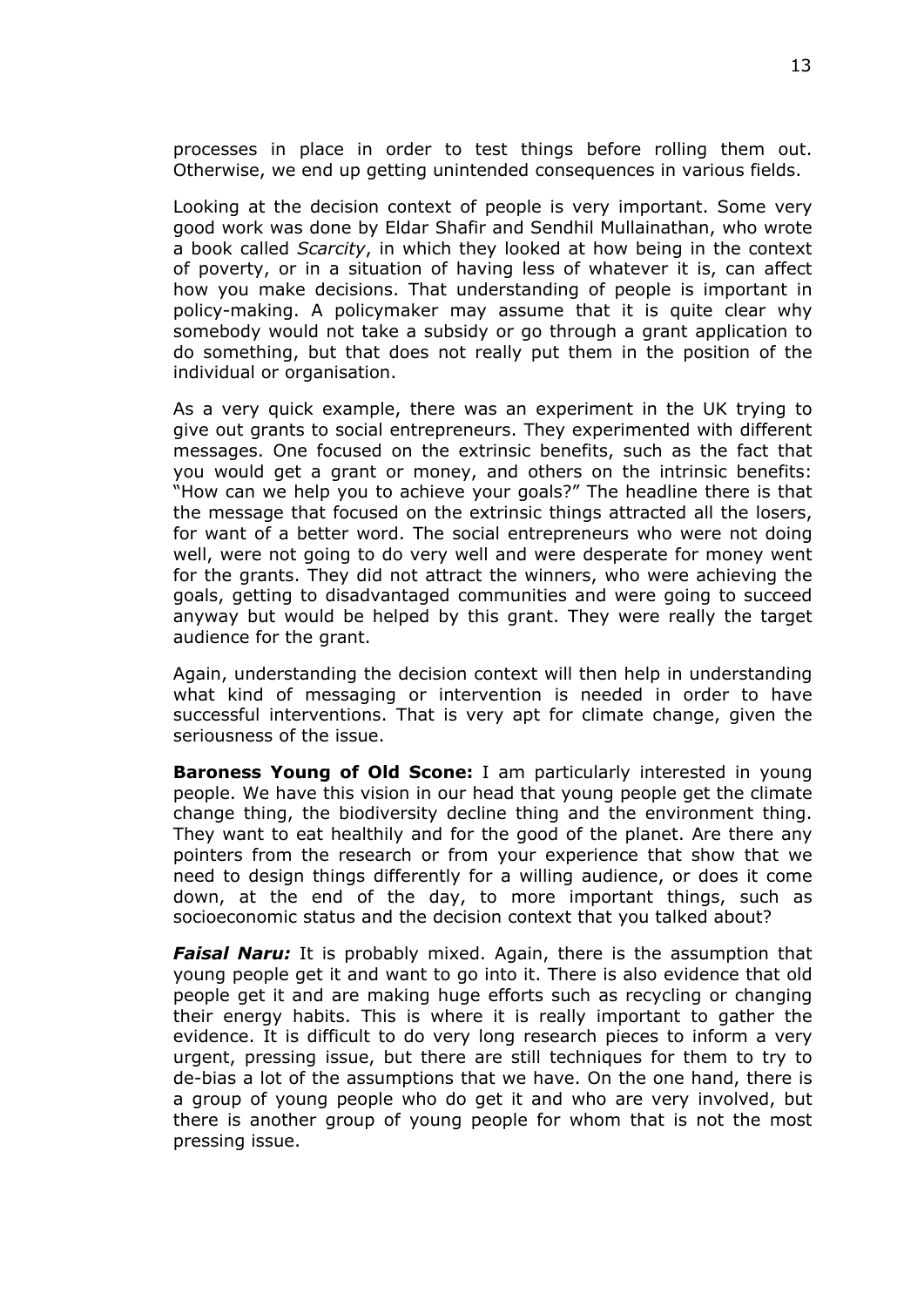It is very complex, and in these complex areas I do not think we will get any silver bullets. Instead, the focus has to be on having the right systems and processes in place that can manage the situation as effectively as possible.

**Baroness Young of Old Scone:** Carmel, is there anything from the work you have done with M&S that shows things that are common across the demographics, the socioeconomics, the geography and the culture? Are M&S customers the same across the whole country and, therefore, can you deal with them in a homogeneous way?

*Carmel McQuaid:* We spend a lot of time on customer insights and understanding how customers are feeling about issues. We test some of our communications before we roll them out, because nuance is often quite important when it comes to pitching something correctly. As you would expect, we spend a lot of time on the common and unifying areas, where all our customers are supportive. The piece of work that we did in the last 12 months, looking in particular at environmental behaviour and climate change, highlighted a number of really interesting things that we have taken into the design of our programmes and our communication.

First, everyone cares and wants to do the right thing, so you have that unifying behaviour as well. You asked about young people. Interestingly, when it comes to how people are influenced and who they listen to, we found that David Attenborough is clearly the universal figure who works across all our customer base, but the most important influencer for most of our customers was children, be it their own children or other young people—grandchildren, nieces, nephews, or friends and family.

That was interesting because, as I mentioned when talking about our Sparking Change programme, we found ways to make some of our programmes more inclusive and involve young children. Importantly, we also started to be braver in involving teenagers and people in their early 20s, listening to younger people's views on climate change and action that they wanted to drive in society. We partnered with the charity Reboot the Future to do that, and shared some of those conversations with our customer base, again through digital channels.

A piece of research that we found quite helpful to supplement our own was a report by Climate Outreach called *Britain Talks Climate*. Early on, in the summary section, the report highlights the unifying motivations that touch all demographics in the UK—financial, health and quality time for families, as well as protecting the countryside, the principles of fairness and everyone doing their bit, and tackling waste.

Tackling waste is a great entry point for everyone. Faisal talked about the intrinsic or extrinsic values, and in some of our research we found that some people want to use eco as a status symbol. That is okay, because there are lots of other status symbols. For some people, it is important to be able to show their eco credentials, either with their friends and family or on social media, so finding ways to tap into that with the influencers who allow that to happen can be quite good. For example, although food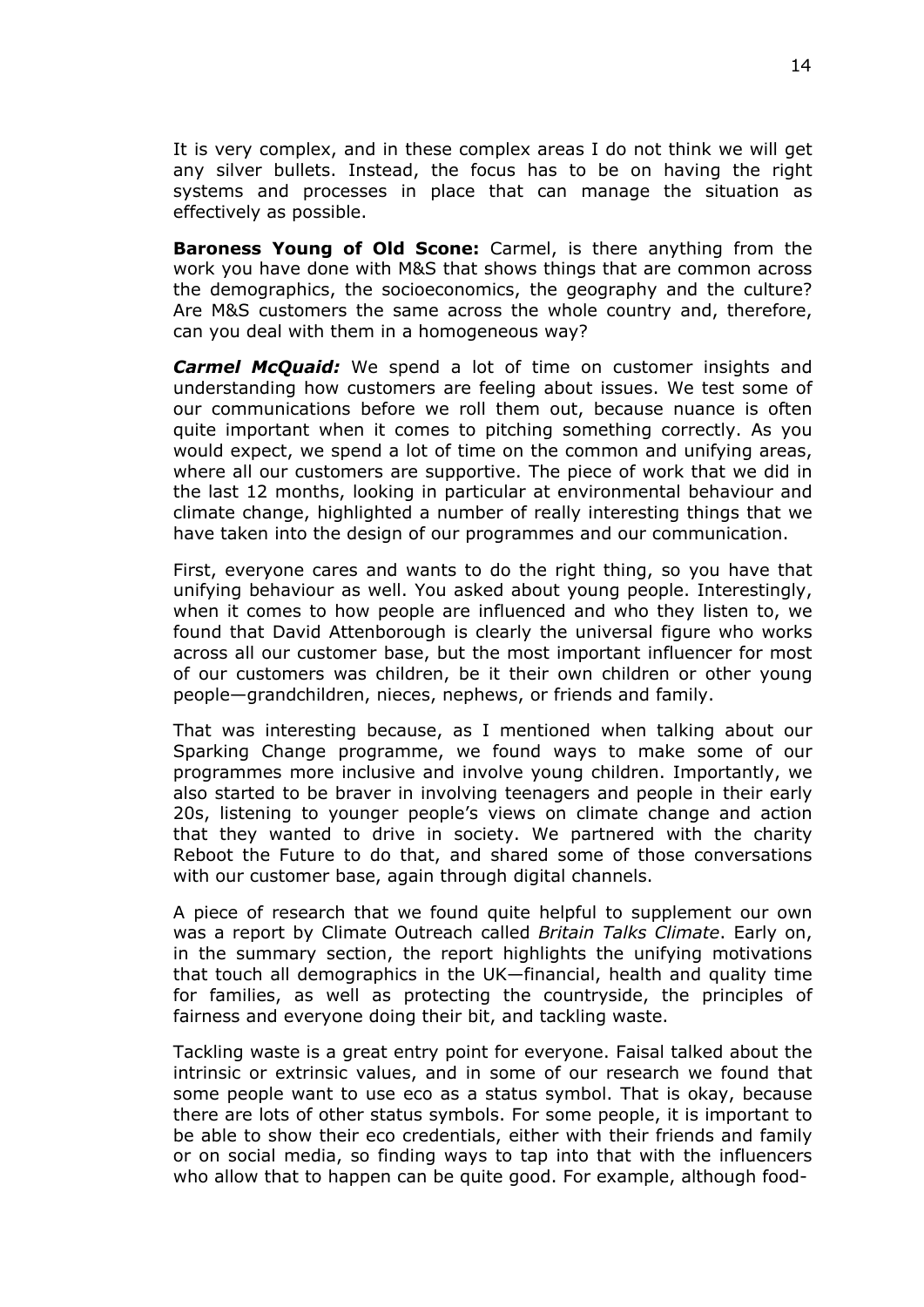waste dinners in fancy restaurants are a tiny part of the overall solution to tackling food waste, they can play a part for a group of consumers who find that very motivating.

Q37 **Lord Cameron of Dillington:** Good morning, everybody. I first have to declare an interest as a farmer. I am also on the board of a car parking and data business.

I want to look more into the role of business in this agenda. Initially, my questions will go to you, Carmel. Much was made at COP 26 of the novel involvement of business and commerce. One gets the impression that more and more businesses are, on the surface at any rate, beginning to respond to customers' interest in climate change and the environment more generally.

I thought that your Sparking Change initiative with Hubbub was very interesting and confirmed what we found out from witnesses a few weeks or a month ago about first creating a community, albeit yours was digital, which encourages people to get together and become involved, and then to go on and do what otherwise as individuals, they might not do. There are probably lots of roles for businesses, and you have explained one or two of those that you are involved in.

What should the respective roles of business and government be on behaviour change to meet climate and environmental goals? How can business and government work together?

*Carmel McQuaid:* Business can play a role. Business comes in all shapes and sizes. The role that Marks & Spencer plays is that, as a mainstream business, we can move something from niche to mainstream, so we are quite good at scaling things up. A lot of start-ups and small businesses are excellent at making the market, doing the innovation and working with the early adopters to find new solutions. I would encourage government to work with the breadth of businesses, not just the big or branded ones.

In terms of government, there are two big areas. One is supporting and stimulating innovation, particularly in areas such as, in the supply chain, low-carbon farming and decarbonisation of heat in food factories. There are some structural interventions. Government can work with us on the behaviour change needed across businesses to drive greater uptake of innovation and to find solutions.

The second area is infrastructure, particularly ensuring that it is put in place at the appropriate time to capitalise on the work that might be happening in industry. One example that I referred to earlier is our clothes recycling scheme, where we benefited from support from Innovate UK a number of years ago to look at what we could do to have more sustainable fashion business models. We explored lots of different approaches to that. Innovate UK has also funded many start-ups to look at fibre-to-fibre recycling, which is excellent.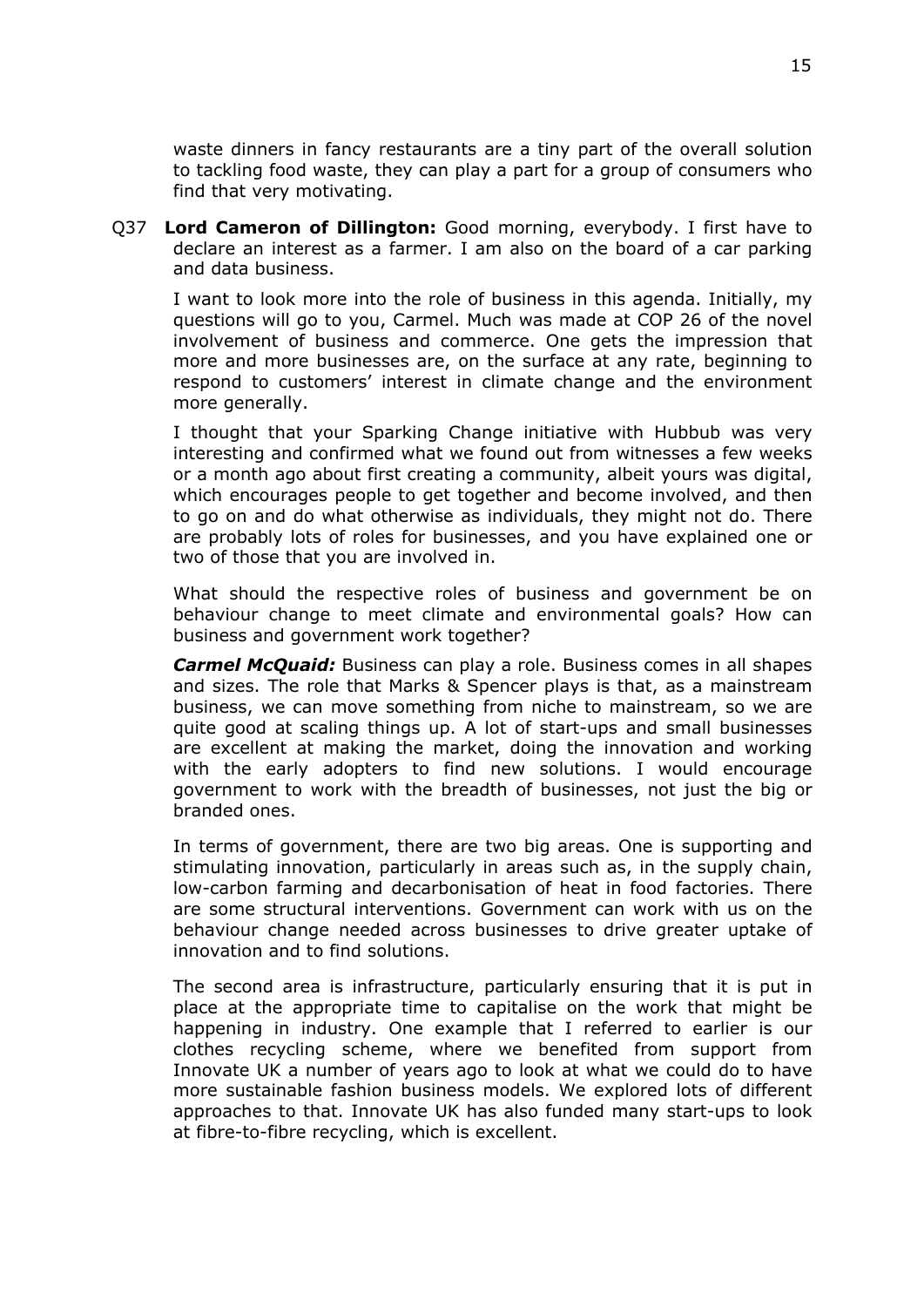At the moment, we could do more in this country to get value from textile waste. We are a big market, in that consumers here buy a lot of fashion, so you have the material physically here in the UK, but at the moment it tends to be turned into other fibres or innovated in other countries. The two areas that government could work with business on are innovation and infrastructure.

*Professor Dame Theresa Marteau:* If I could broaden how we are thinking about business to a wider range of organisations, including those in education and other public sector non-government organisations, government has two key roles. One is to encourage partnerships, as Carmel has said, as a great source of innovation and very creative pilots. Government could go further in encouraging robust evaluations of these pilots. We have heard from Carmel about some great changes, but I have no idea how large those changes are. I would want to encourage partnerships, perhaps with researchers and universities, so that the evaluations are robust and appear in the public domain, so that everybody can learn from them. We need to learn very quickly, so that these can be scaled up.

To give one example of an initiative in my own university, the University of Cambridge catering service implemented a sustainable food policy in 2016. It evaluated it in 2019 and it had four key strands. Across the 14 cafeterias in the university, it removed ruminant meats, sourced only sustainable fish, reduced food waste, and increased the number of vegetarian and vegan meals that it served.

In the evaluation, it reduced greenhouse gas emissions in the food that it was serving by 33% and the amount of meat sold by about 37%, and profits went up by 2%, so there was no loss but a slight increase. It won various awards in the UK and was shortlisted for an international award for transformative behavioural interventions. There is no reason why that cannot be employed across other universities and other sectors. That is just one example of innovation.

The second important role that government has to play with regard to businesses and other organisations is to protect public policy from corporate interference. I do not say that lightly, and there is good evidence for this in other areas. I have already mentioned it in the context of tobacco policy, with interference there.

The interference comes often in delaying effective policies. It can be undermining the science or the scientists. One recent example is a series of analysis of documents from the meat industry, showing that it was framing the health and environmental impacts of red and processed meats to minimise the perception of harm and encourage continued consumption. Government has a very important role to play here. In the paper that I mentioned, we had a number of recommendations for how public policy can be protected from corporate interests. This is just part of the corporate sector, but it is a very important interference that can lead to delay or weakening of effective policies that we absolutely need to implement now.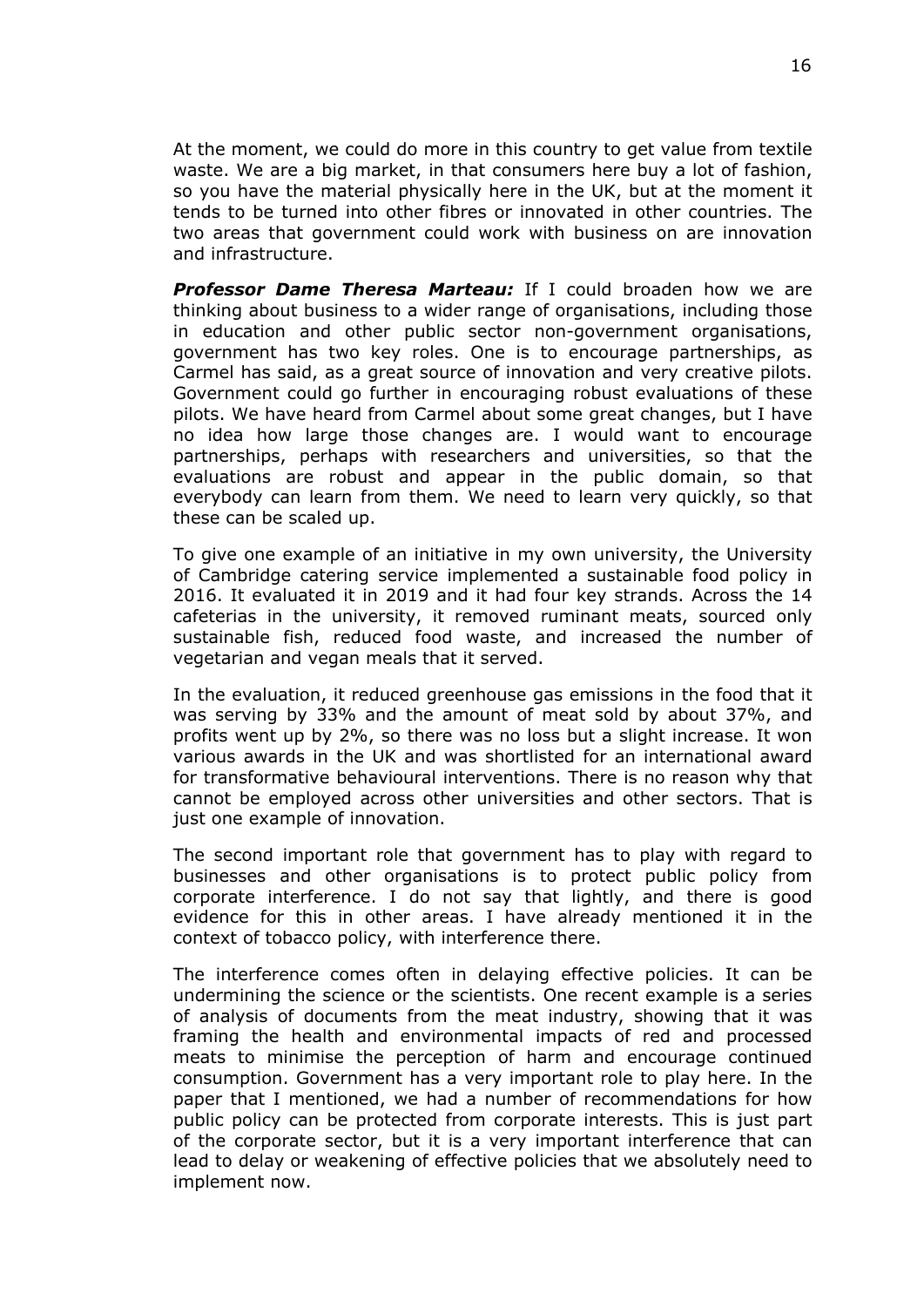**Lord Cameron of Dillington:** Thank you very much. That is really interesting.

*Faisal Naru:* I agree with what both Carmel and Theresa have said. We can see that, when we are talking about behaviour change, there is the individual. There is creating the enabling environment, which government and businesses can come together to do, and having the right processes, as Theresa mentioned, to ensure that there is accountability and trust. I would also add that there is potentially a hidden accelerator for climate change, which is focusing on organisational behaviour, and that is the role of all organisations, including businesses and Governments.

An example of this is the Western Cape Government of South Africa, who tried to see if there were ways to improve energy efficiency inside government buildings. They ran a load of different things. One was a competition between different floors, and they had ambassadors. Their best behavioural interventions reduced energy consumption by 14%.

Going back to Lord Cameron's point about a community base, one of the big communities that we all have is our workplace. How that workplace starts to look at being a sustainable organisation, considering the amount of time that people spend at work, is potentially a golden opportunity for starting to effect change and affect behaviour, and to create the habits that we are all speaking about, which will start to trickle down into society as a whole. Sometimes, if we look at society as a whole, it is almost a bit too big to bite off in one big chunk, but you can do it in organisations.

We were doing this when I was in the OECD, working with the executive director to see how we could make the OECD a more sustainable organisation and to affect our staff's behaviour so that it was more sustainable.

Q38 **Lord Lucas:** I would first like to ask Carmel whether she would be willing to share more detail with us of her experiment in getting people to eat more vegetables. When I look at the Marks & Spencer price list, oat milk is 50% more expensive than cow's milk. Beanburgers are the same price as cow burgers but contain one-third the amount of protein. How can you end up with a diet that costs you less?

My experience of my daughter turning us vegan was that my bills went up substantially. This is a general problem, because if we are right that being vegan is better than having a meat-based diet, it ought to be cheaper but it is not. It is substantially more expensive. What is happening in business that it is that way? How do we apply our behaviour change interests to business?

Similarly, when I wanted to repair my dishwasher, the bit from Miele cost two-thirds the price of a new machine. It was silly to repair an eightyear-old dishwasher at that rate. Similar problems exist with electronic goods too. What is open to government to do to change business practices so that we can accelerate good behaviour in areas where it is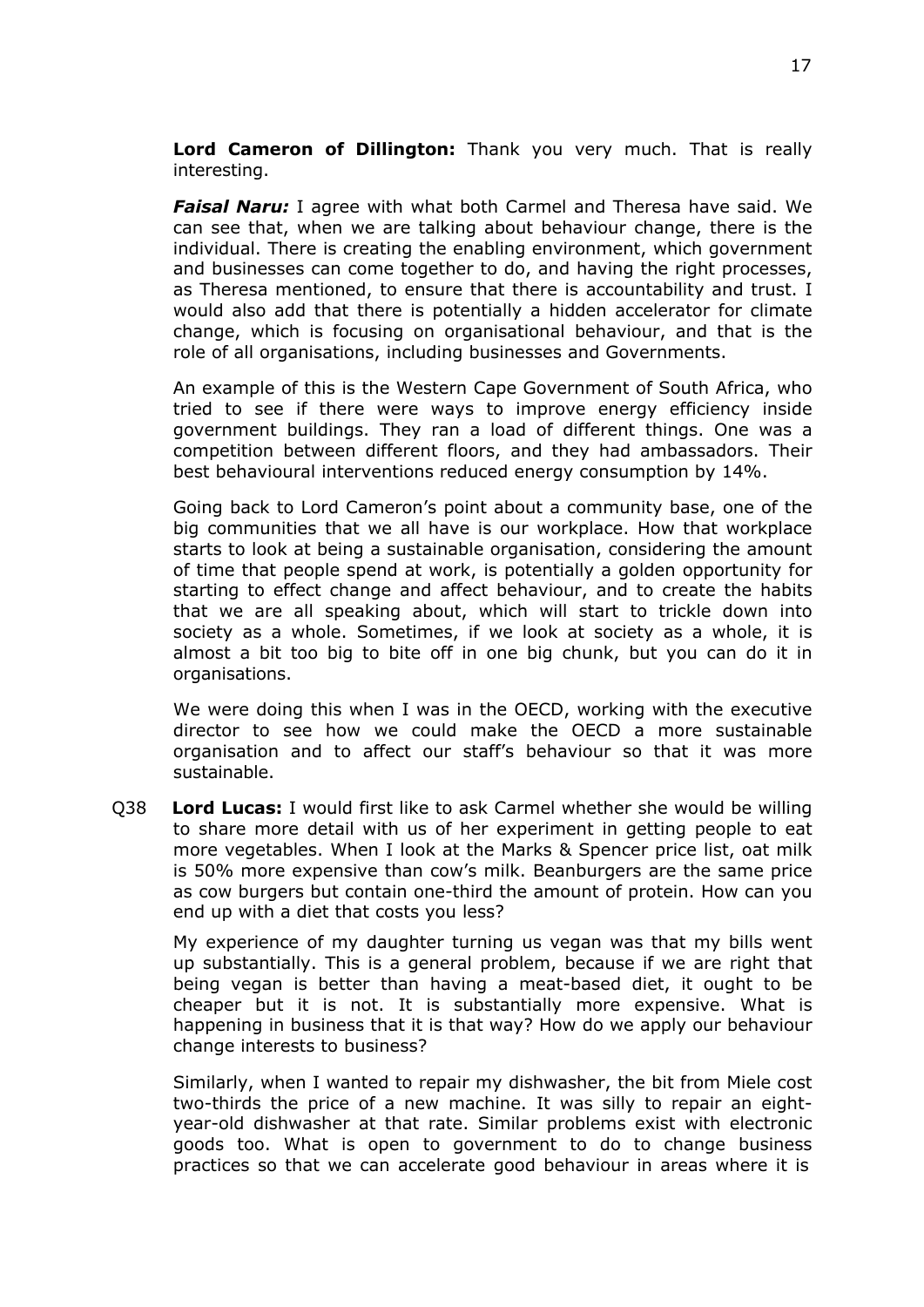very difficult for a consumer to affect?

*Carmel McQuaid:* Thank you for the question. I will respond on the topic of food and maybe leave my colleagues to comment on electrical appliances or other examples.

To be very clear, we want to make it possible for our customers to have low-impact proteins from plant and animal sources. We offer some of the best meat on the high street when it comes to animal welfare standards. We are working with our select farms across the UK, which produce great-quality products, to drive lower-carbon farming on the farm. We have a five-year innovation programme on that, working across a number of the protein products.

Lots of interventions can be made on farm, and the British farming industry is on this. The NFU has commitments to net zero. It is important that we continue to offer our customers lower-impact meat products and meat protein as well.

On the plant protein point, we bundled the activities together in our Sparking Change programme in order to address some of the challenges that you set out. That approach to thinking about what meal you will have, planning it, cooking from scratch and eating in season can help to offer a wider range of options from plant protein, such as beans and pulses, and figure out ways to incorporate those into dishes, as opposed to reaching for the alternative protein burger. There is a place for everything.

The pace of innovation in, let us say, convenience plant protein products has been very rapid. The number of products that have come on to the marketplace in the last few years has been significant, and the pace of change is happening. With that will come products that are healthier and products that are lower cost. We are investing in our innovation to support our suppliers and find those solutions as well.

I will leave it there on food. I do not know whether Theresa or Faisal would like to come in on any of the other questions.

*Professor Dame Theresa Marteau:* It is an excellent question from Lord Lucas. As I was saying at the very outset, the two major sets of interventions concern both availability—we need to shift the foods that are available in this context—and affordability, which means that the sustainable foods need to be cheaper than the unsustainable ones. There is a role not only for businesses but for government to look at subsidies. There continue to be subsidies on food and farming for the meat industry, which this committee could look at to make those suggestions.

Q39 **Lord Whitty:** As has just been said, prices are a direct way in which businesses affect consumers, but the other big one that is overtly attempting to affect them is advertising. We have had examples of where banning particular advertising, or self-censorship, has had a particular effect, but we have also had fairly disastrous examples of where business and government have been adopting the same message in quite a big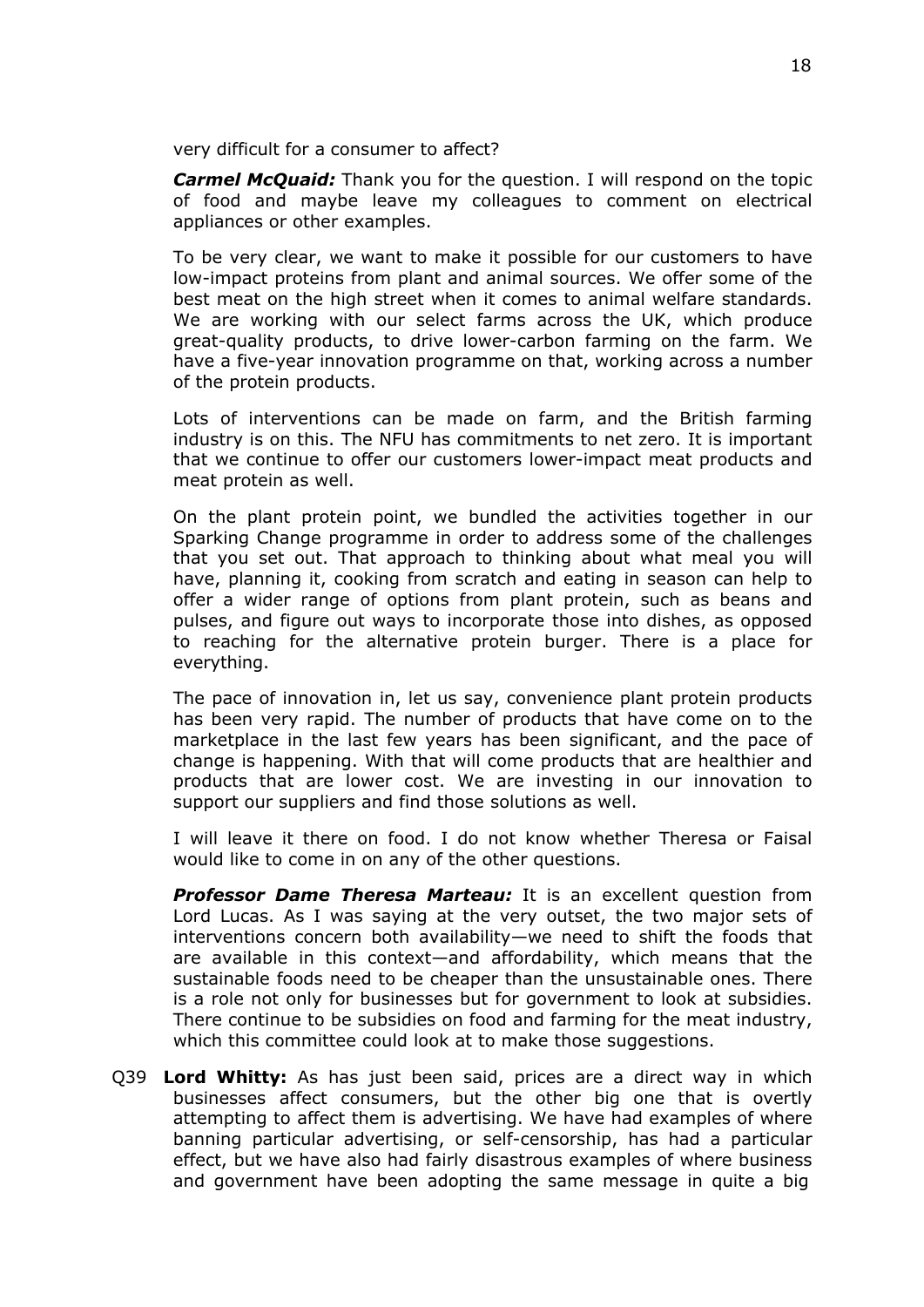way, as on five a day, which has been a pretty substantial failure.

Are there any examples of where commercial advertising has been taken on board and changed behaviour in relation to food or the environment in the way we are talking about? Can anybody point to one successful, commercially financed advertising campaign that has managed to have a positive effect?

*Professor Dame Theresa Marteau:* I am not sure that they have been commercially funded, but mass media campaigns for smoking cessation services have been and are effective at encouraging smokers to use stop smoking services to good effect. I notice that France introduced recently—or perhaps will introduce in the next month or two—regulations such that all cars that are advertised also need to include a statement about the importance of active travel for the environment. I do not know whether those have been evaluated, and we have to be sceptical about that until we see any evidence.

Most of the effects of advertising that I have seen have been in the other direction, with evidence showing that advertising for alcohol increases, in the short term, the amount of alcohol that people consume. I am not entirely sure what you have in mind by way of a marketing campaign and whether, in order to increase consumption of plant-based foods, it would make a difference. For that to have an effect, though, we need the environment to return to a chorus line that makes it the easiest and most affordable option.

Q40 **Lord Lilley:** Theresa, you said that there are three areas where behaviour change can be relevant: food—turning vegetarian; travel giving up cars; and heating homes—moving away from gas. Could witnesses tell us what sort of scale of change they think, when they are feeling very optimistic, might be produced in each of these areas by behavioural measures as against merely putting up the price of the thing you do not like? Would it be 10%, 25%, 50% or 75%?

*Professor Dame Theresa Marteau:* We have a different idea about behaviour change. When I say behaviour change by intervention I am thinking of any intervention, including a price-based intervention, that changes behaviour. I am not using it to define the intervention but rather the outcome. I would be guided by the Committee on Climate Change. In a recent analysis, it drew a distinction with regard to technology changes that have reduced carbon emissions, which have been incredibly successful in reducing emissions in the UK up to now. For the next 15 years it is saying that we need a combination of technology and behaviour change in order to achieve those emissions.

**Lord Lilley:** What contribution can behaviour change make? It is a bit disingenuous to say that you are including price changes, because we all know that if we taxed meat highly enough, people would stop eating it, or if we subsidised other things, people would do them. Every subsidy is also a tax on something.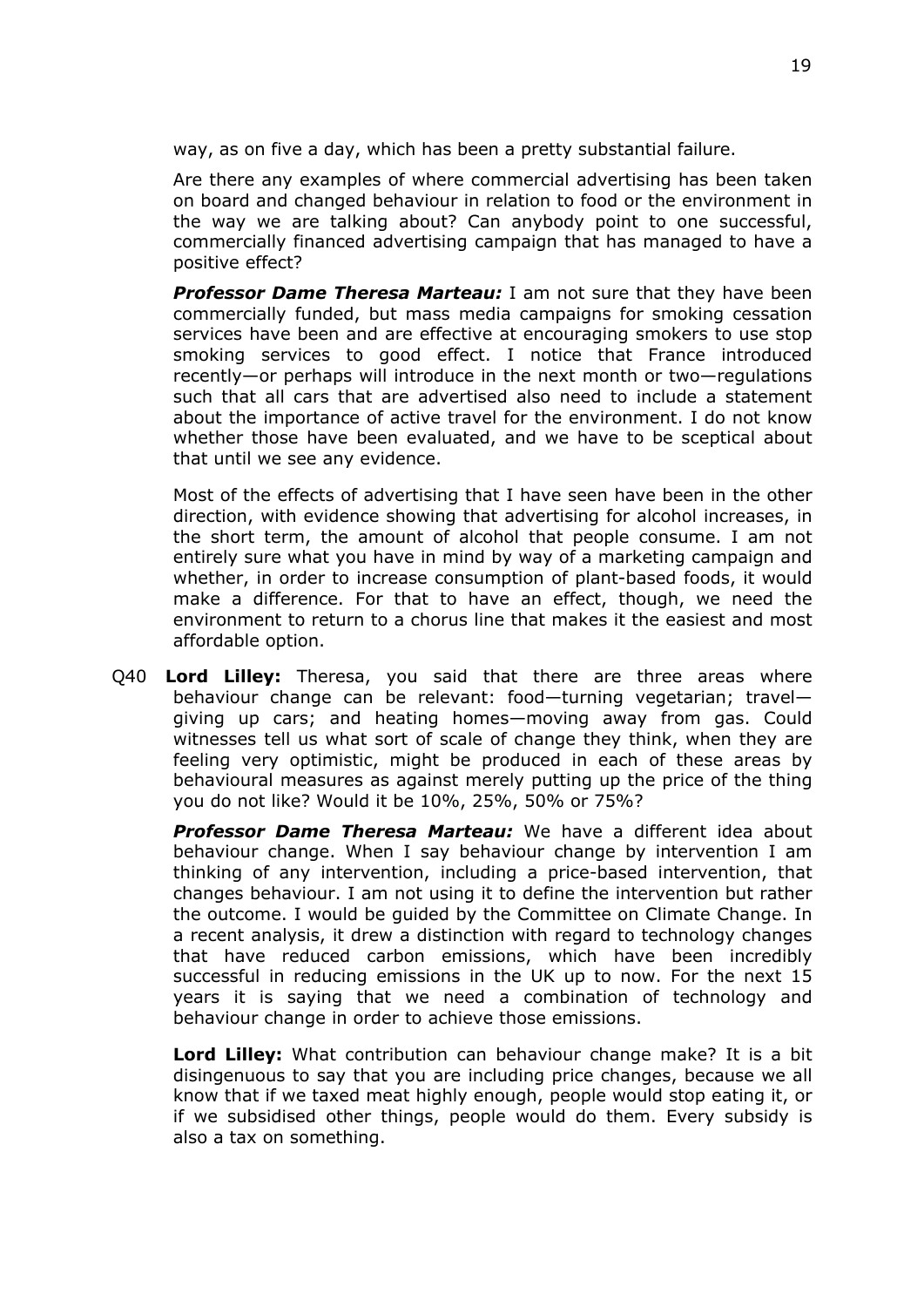*Professor Dame Theresa Marteau:* I was talking about shifting subsidies away from meat-based foods towards more plant-based foods and increasing the availability. It is a really good question, to which I do not know the answer: by how much would you need to shift the proportion of foods, let us say, that are plant-based away from those that are meat-based in order to achieve the change that the Committee on Climate Change has estimated we need?

Indeed, that will be my answer to the final question that I am anticipating from you about what is needed next, which is a scientific strategy whereby we can estimate by how much we need to change our environment. I talked about economic environments, but also physical environments. I do not think that we know at the moment, but, as I have mentioned, changing what is available has generated some of the largest effects that we have seen in shifting both travel and diet-related behaviours.

**Lord Lilley:** In your paper, you say that the scope for moving away from consuming meat is greater than the potential for reducing carbon emissions from rearing cattle, so you obviously have some quantitative feel of the two.

*Professor Dame Theresa Marteau:* That was looking at this globally. The analyses have not been done, so I do not want to go beyond that. The potential is large.

**Lord Lilley:** Do any of the other contributors want to go for estimates of the value of what we are talking about and the contribution it can make?

*Faisal Naru:* As Theresa was saying, the approach that I would take—

**The Chair:** Faizal has frozen. That is a shame. If we do not get him back, perhaps we can ask him for a written response, because clearly he has some words of wisdom in response. We now move to the final question.

Q41 **Lord Browne of Ladyton:** Thank you very much, all of you, for what has been an interesting and informative evidence session. In a sense, Theresa, you have anticipated this, but interestingly you anticipated it in exactly the space that I thought you probably would. We have had the advantage of the *Changing Behaviour for Net Zero 2050* paper from the BMJ, which helpfully has a box of key messages on its last page, so that was a help. We have also had extracts from the OECD *Behavioural Insights and Public Policy* document, which adopts a similar approach to Faisal's in his first question by selecting examples. Helpfully, too, we have had the Sparking Change impact report, which, in a very accessible way, explains how you changed the behaviour of people and tested it later to see that it had stuck for at least 12 weeks.

What we are all about is trying to find out how to help the Government to change the behaviour of the public at scale. Bearing that in mind, what recommendations would you make to the UK Government regarding how they should approach behaviour change to meet climate and environmental goals? I have certainly had in my mind the Committee on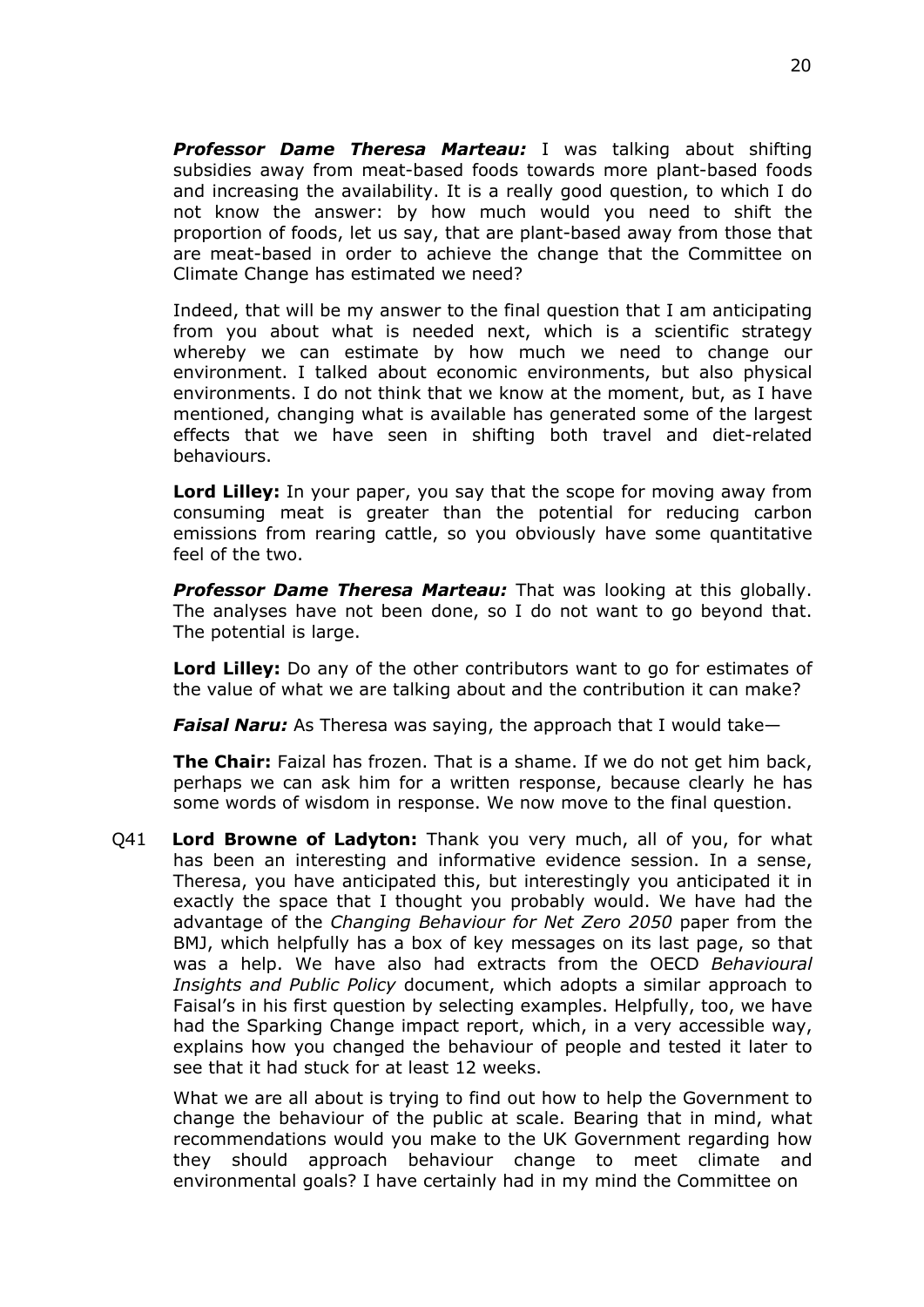Climate Change's conclusion that behaviour change by individuals, businesses and people in public policy is essential in all aspects of what we are trying to do in getting to net zero by 2050.

*Carmel McQuaid:* I would offer the committee three observations. First, I would encourage government, on any new policy, to ensure that there is a strong evidence base. As has come up many times with my colleagues too, we would really welcome early discussion before such policy ideas are at consultation stage, because in business we think we may be able to offer a perspective that shows what the unintended consequences may or may not be or how it could be made more effective. We would certainly encourage the adoption of pilots and testing, and of impact evaluation, where we could work well together.

The second recommendation is for government to play a greater role in creating the enabling environment for innovation infrastructure, so that we can then tip niche behaviour into more mainstream.

The third recommendation is a plea for the Cabinet Office to play a role in co-ordinating activity. There is a raft of new programmes coming and it is important that they are synchronised and timed in the right way. Those would be the three observations that we would offer.

Finally, we will write to the committee with a bit more information about the topic of cost, which came up in some of the earlier questions. We will add some supplementary information to our Sparking Change programme.

*Faisal Naru:* I agree with Carmel, but maybe I can add some points. I apologise, because I was about to speak but got cut off.

The first thing for government to do is to be authentic in its engagement. Whether with businesses or with society, the messaging effect is very important. The signalling of the importance of this will be very important.

The second thing, which may relate to some of the earlier questions, is having the humility to say, "I don't know". Climate change is one of those topics where most of us do not know what will happen and what interventions will have impact. Therefore, the focus has to be on having the right techniques, systems and processes in place for governance, rather than saying, "We've got the idea and we've got the solution".

As soon as we do that, things will change. There will be some kind of different, random behaviour, or something will happen in the climate, and we will have to change again. Having those systems and processes in place is very important for having good evidence. Experimenting and having good evaluation, with accountability and transparency, will be key to navigating the future.

**Lord Browne of Ladyton:** Thank you, Faisal. That seems to be pretty good general advice for governing.

"Changing behaviour at scale requires changing the environments that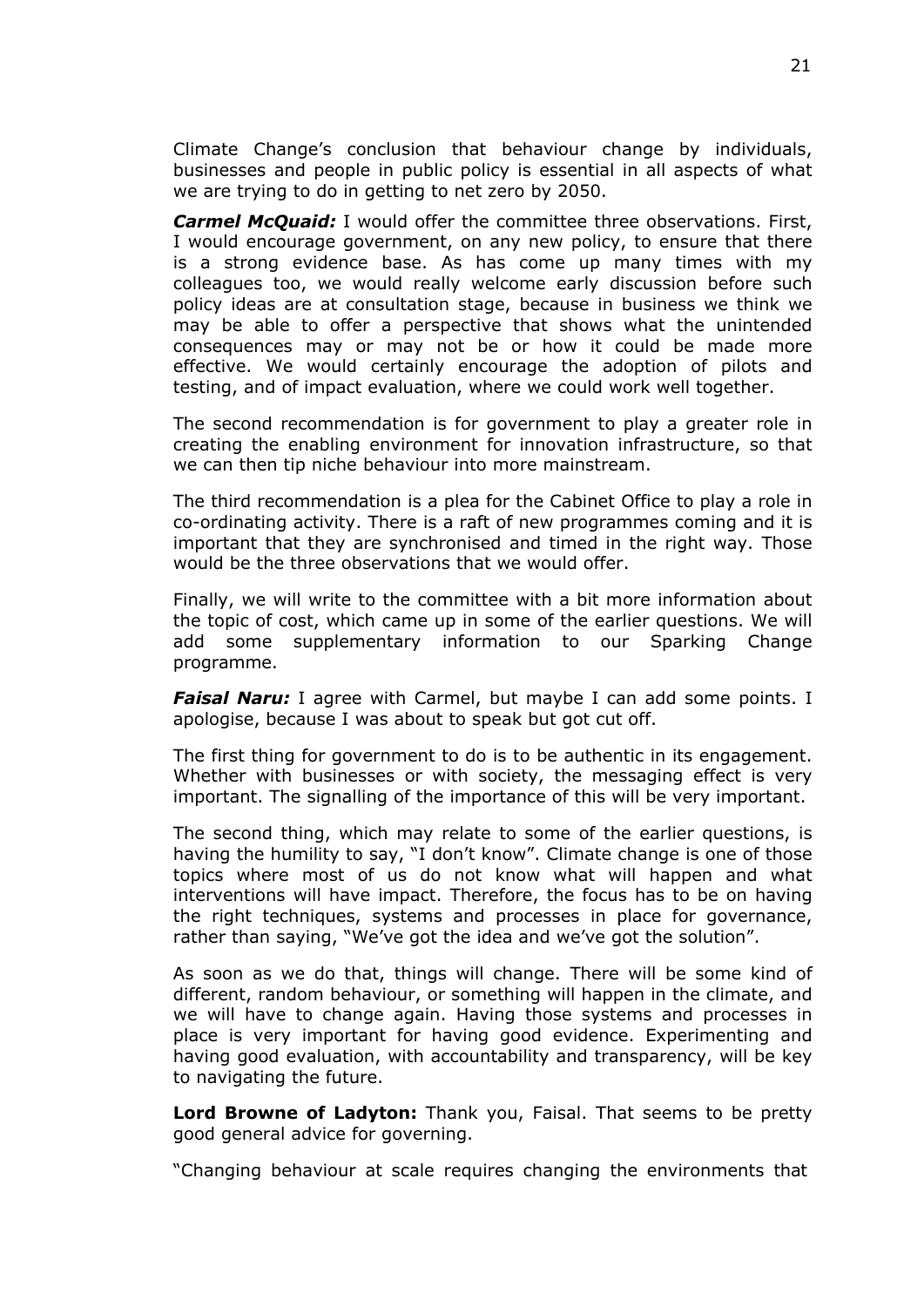drive the behaviour". Theresa, those are the words from your box, and you have been doubling down on that in your evidence to us thus far. If you want to expand on that now, this is your final opportunity.

*Professor Dame Theresa Marteau:* It is no coincidence that my main recommendation relates to what Faisal and Carmel have said. All three of us have been evidence-led in our submissions to you. My main recommendation is for government to develop a science strategy and delivery body for changing behaviour for net zero, to be led by the Committee on Climate Change, which has outlined where and how much change needs to occur. At the moment, we do not have a group of experts and a delivery body to co-ordinate and oversee that.

There need to be two key components of that science strategy. One is that it has to be evidence-led and far more ambitious, in both scale and speed, than any of the previous programmes that I started off by outlining, on tobacco control, obesity and programmes to increase levels of physical activity. We absolutely need to learn from those. There are some effective strategies but some very ineffective unsuccessful ones as well. We do not have the time not to learn from those.

Core to that strategy, but it will not only be this, will be creating the enabling environments that we have all been talking about that discourage unsustainable behaviour and encourage sustainable behaviour, particularly by shifting availability and affordability.

It will be evidence-led, with evaluation designed in, because we are talking about are multiple interventions. I absolutely agree with Faisal that we want proof of concept experiments beforehand, but we do not know how those will work across the systems, so we need to have the evaluation designed in and the systems in place such that we are checking how things are going along in order to make the fine adjustments so that we do not find ourselves in the situation that we are in at the moment.

Our current obesity strategy was to halve childhood obesity by 2030. Our ambition on smoking was to reduce it to below 5% by 2030. There is no way, short of two extraordinary miracles, we will achieve that, so we want to avoid that situation. It is about being evidence-led, with evaluations designed in.

Finally, I would make a plea for appropriate resourcing for all this. There are just two observations that I would make about the resourcing. The task is huge. The committee has illustrated that by the broad range of witnesses you have had so far in your evidence sessions. It needs to engage the whole of civil society, as well as business, and policymakers at local, national and international levels, with government enabling this through resource and creating regulation.

The task is huge, but the prize is also huge. With effective changes to behaviour, not only would we start to tackle climate change and be on the path to net zero by 2050, but, because of shared drivers, we would